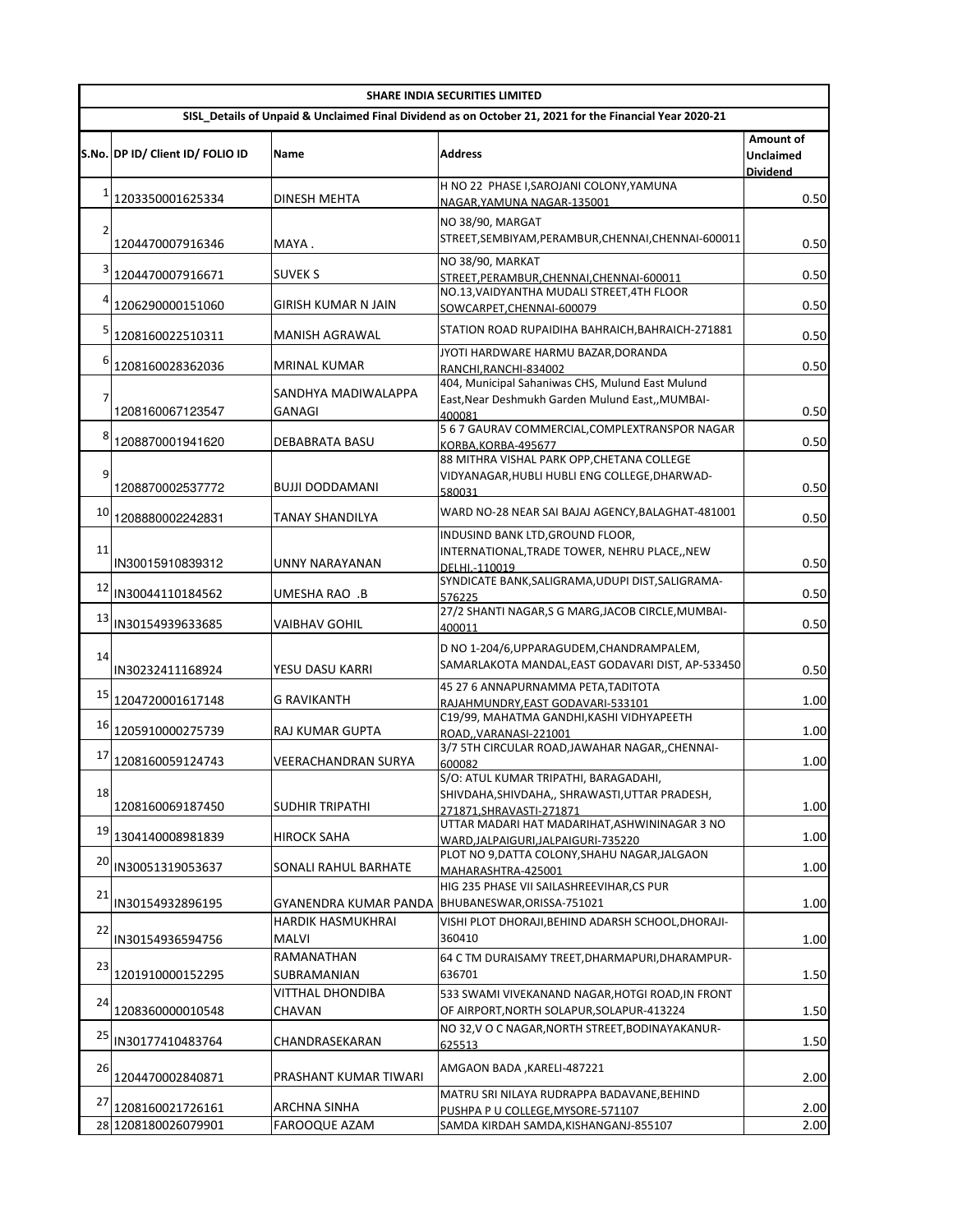|    |                                         |                                       | TC 25/1875(1) SAI KRIPA(MELTRA C7), OPPOSITE TO BTR                                           |              |
|----|-----------------------------------------|---------------------------------------|-----------------------------------------------------------------------------------------------|--------------|
| 29 |                                         |                                       | MEMORIAL BUILDING, MELE THAMPANOOR, TRIVANDRUM-                                               |              |
|    | IN30133020754885                        | V PRASANNA                            | 695001                                                                                        | 2.00         |
| 30 |                                         | UMESH MADHUKAR                        | 10 B MADHUSHILP HSG SOC, BEHIND HARIHAR SOC                                                   |              |
|    | 1202990001626661                        | <b>BHAVSAR</b><br>RUSHIKESH JAGANNATH | DWARKA, NASIK-422011                                                                          | 2.50         |
| 31 | 1208160011779794                        | SAWANT                                | A WING 205 MORARJI MILL MHADA, SANKUL AAREY<br>RD, GOREGAON EAST UDIPI VIHAR, MUMBAI-400063   | 2.50         |
|    |                                         |                                       | NO 476 3RD BLOCK 55TH, CROSSRAJAJINAGAR, BENGALURU                                            |              |
| 32 | 1208180018772299                        | SHIVANNA RAVIKUMAR                    | 560010                                                                                        | 2.50         |
|    |                                         |                                       | SF 205 BALAJI RESIDENCY 2, MANJALPUR, NR VRASDHAM                                             |              |
| 33 | IN30154935813209                        | MUKTA TUKARAM GHODKE                  | MANDIR, VADODARA-390011                                                                       | 2.50         |
|    |                                         |                                       | 10A MADAN CHATERJEE LANE, NEAR RABINDRA BHARTI                                                |              |
| 34 | IN30154937134519                        | SUMAN AGARWAL                         | BACK GATE, KOLKATA-700007                                                                     | 2.50         |
| 35 | IN30154938973879                        |                                       | 1-044 SECTOR-2/A B S CITY, PO DIST BOKARO, BOKARO-                                            | 2.50         |
|    |                                         | SUBIR KUMAR MANDAL                    | 827001                                                                                        |              |
| 36 |                                         |                                       | RAJ KUMAR CORNER C H S 403/4TH FLOOR, A WING, OPP-                                            |              |
|    | IN30154951880558                        | MUNAWAR KHAN                          | RAJKUMAR HTL J P ROAD, ANDHERI WEST MUMBAI-400058                                             | 2.50         |
|    | 37 IN30226910628679                     | SANJIV GROVER                         | A-120, 1ST FLOOR, INDERPURI, NEW DELHI-110012                                                 | 2.50         |
| 38 |                                         |                                       | 13 8TH CROOS CHINNAPPA, GARDEN BENSON                                                         |              |
|    | 1208160027355006                        | KHAIRUNNISA SIMRAN                    | TOWN, BENGALURU-560046                                                                        | 3.00         |
|    | 39 1208160033096233                     | <b>KARTIK SETIA</b>                   | 76 gali no 3 prabhat nagar, MEERUT-250001                                                     | 3.00         |
| 40 |                                         |                                       | 67 GAVATE PLOTING, TAL-TULAJAPUR, DIST-                                                       |              |
|    | 1208360000005787                        | POURNIMA GANESH TIKURE                | OSMANABAD, TULJAPUR-413601                                                                    | 3.00         |
| 41 |                                         |                                       | SHYAM CHAK NEAR SANJIVANI, NARSIG HOME                                                        |              |
|    | 1208870002644088                        | AMIT KUMAR                            | CHAPRA.SARAN-841301                                                                           | 3.00         |
| 42 | 1208160032241441                        | VISHWAKIRAN .                         | 21 Bapugouda Nagar, S/O - Basannagoud - 21 - Bapugouda                                        | 3.50         |
|    |                                         |                                       | S/O - 21.YADGIR-585223                                                                        |              |
| 43 |                                         | KOLACCHAPPU HONNAPPA                  | 1 325 KOLACCHAPPU KEDILA, PERAMOGRU                                                           |              |
|    |                                         | <b>MANOJ PRASAD</b>                   | BANTWAL, DAKSHINA KANNADA-574325                                                              |              |
|    | 1208160036647109                        |                                       | HOUSE NUMBER 176 KASERU, BAKSAR MEERUT, MEERUT-                                               | 4.00         |
| 44 | 1208160013338431                        | SATYA PRAKASH                         | 250001                                                                                        | 4.50         |
|    |                                         |                                       | 65-3-4/A1 BLOCK NO 65 MEHAMAGAR, KAKINADA                                                     |              |
| 45 | IN30154952825890                        | N S UMA MAHESH KANDALA                | KAKINADA URBAN MANDAL EAST, GODAVARI-537461                                                   | 4.50         |
|    |                                         |                                       | A-505, HILL VIEW, (CHARKOP DEEP) CHSL, PLOT NO 14,                                            |              |
| 46 |                                         | <b>MANISHA BHAVESH</b>                | SECTOR 8, CHARKOP, KANDIVALI (WEST), MUMBAI                                                   |              |
|    |                                         |                                       |                                                                                               |              |
|    | IN30311613169671                        | THAKKER                               | MUMBAI-400067                                                                                 | 4.50         |
|    |                                         |                                       | KHAIRALANJI ROD SAMORIL BHAG, SANTAKAVARARAM                                                  |              |
| 47 | 1201750000257399                        | SANJEEV GOPALRAO KOLTE                | VARD,,,TIRORA-441911                                                                          | 5.00         |
|    |                                         |                                       | KRISHNA NAGAR, PRAGATI ROAD AGARTALA, TRIPURA                                                 |              |
| 48 | 1203230000590359                        | <b>BIKRAM BANIK</b>                   | WEST, AGARTALA-799001                                                                         | 5.00         |
|    |                                         | <b>GURUDAS BABURAO</b>                | 1749/1 VIDHYA NAGAR ALTO PORVORIM, NEXT TO                                                    |              |
| 49 | 1203600005323505                        |                                       | VIDHYA, PRABODHINI SCHOOL PENHA DE FRANCE NORTH                                               | 5.00         |
|    |                                         | CHODANKAR<br><b>GEETABEN</b>          | GOAGOA-403521                                                                                 |              |
| 50 |                                         | NARENDRAKUMAR PATEL                   | F/217, AKASH GANGA SOCIETY, NEW SAMA<br>ROAD, VADODARA-390002                                 |              |
|    | 1204280000053686<br>51 1207420000002466 |                                       |                                                                                               | 5.00<br>5.00 |
|    |                                         | OM PRAKASH SHARMA                     | WZ 1598, H/4, NANGAL RAYA, NEW DELHI-110046<br>104 RAGHURAM, SANDRA D NO 2 91 78, WHITE FIELD |              |
| 52 | 1208160000605798                        | <b>SURESH REDDY</b>                   | KONDAPUR, RANGAREDDY-500084                                                                   | 5.00         |
|    |                                         |                                       | PALPARA BYE LANE MANKUNDU, CHINSURAH                                                          |              |
| 53 | 1208160009134868                        | TUHIN ROUTH                           | MAGRA, KOLKATA-712139                                                                         | 5.00         |
| 54 |                                         |                                       | Type-III/A -1, Surjyamani Nagar University Campus                                             |              |
|    | 1208160036323199                        | APRATIM MISHRA                        | Surjy, WEST TRIPURA-799130                                                                    | 5.00         |
| 55 | 1208180009611355                        | HETAL HITESH MEHTA                    | C 6 DAULAT VIHAR DADABHAI, ROADVILE PARLE                                                     | 5.00         |
|    |                                         | VENKATA SHANMUKHA                     | WEST,MUMBAI-400056                                                                            |              |
| 56 | 1208250005222202                        | DHEERAZ POOLA                         | D NO 6 13 121 FIRST FLOOR, GOLLAPALEMGATTU ROAD<br>PANJA, CENTRE, KRISHNA-520001              | 5.00         |
|    |                                         |                                       | CO JAMBULAMALIKE, KATTEBASAPPA 332                                                            |              |
| 57 |                                         |                                       | GOVINDAWADA, BOMMANAHAL                                                                       |              |
|    | 1208870022613844                        | LAXMI .                               | GOVINDAWADA.ANANTAPUR-515812                                                                  | 5.00         |
| 58 | IN30020610951848                        | DEEPAK KUMAR                          | H NO-251, WARD NO-6, NEAR DURGA<br>MANDIR, MORINDA, PUNJAB-140101                             | 5.00         |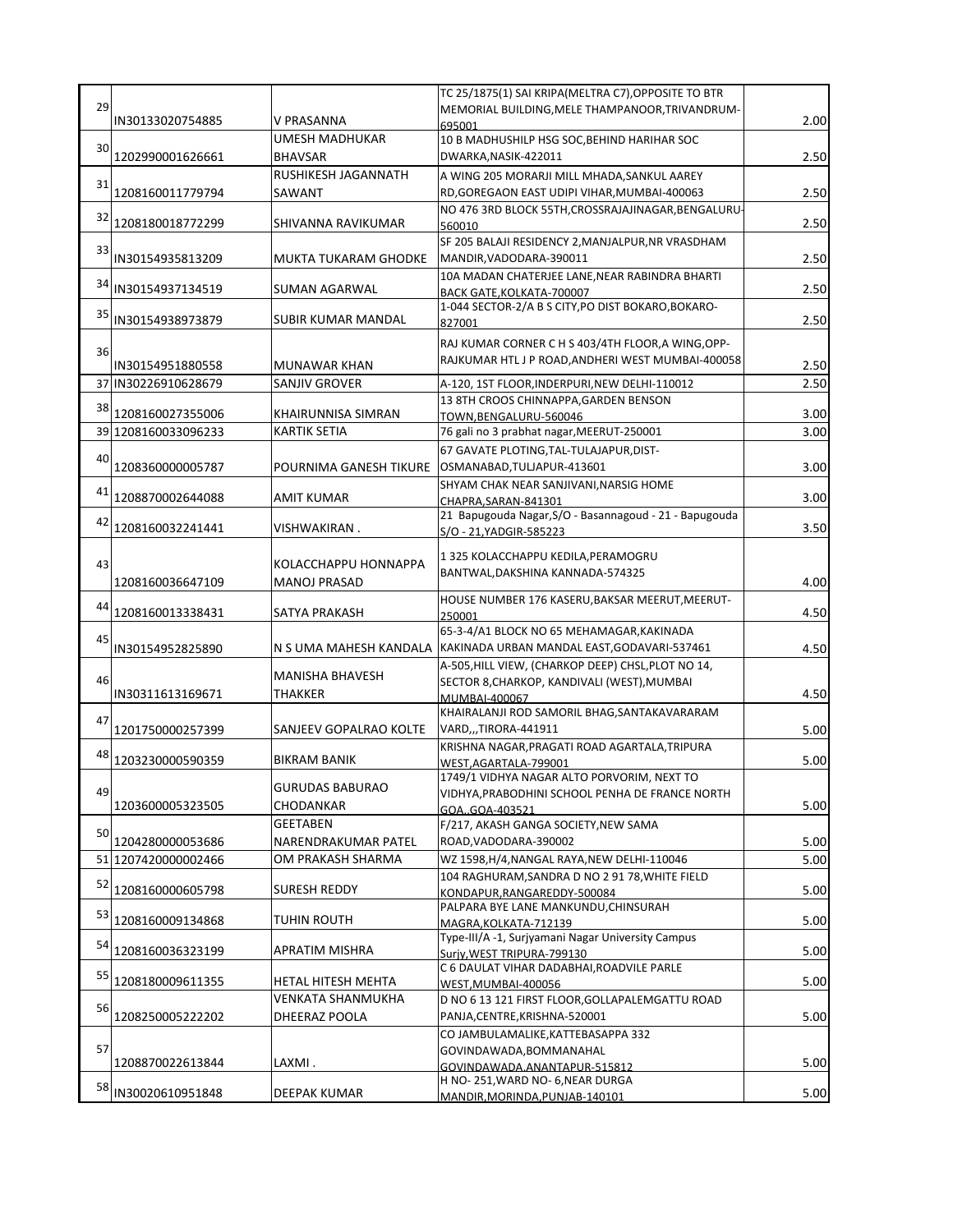|    |                     |                           | I 401, AATREY TULIP SOCIETY, NR KALR, AV PARTY                                      |       |
|----|---------------------|---------------------------|-------------------------------------------------------------------------------------|-------|
| 59 | IN30021440832249    | NIHALANI PRIYA KAMLESH    | PLOT, OPP MOTHER DAIRY, NR I, NDIRA BRIDGE,                                         | 5.00  |
|    |                     |                           | BHATGANDHINAGAR.GANDHI NAGAR GUJARAT-382428<br>320 3RD MAIN 3RD PHASE, JP NAGAR 4TH |       |
| 60 | IN30051319142224    | VIDYA D C                 | CROSS, BANGALORE, KARNATAKA-560078                                                  | 5.00  |
|    |                     |                           | 62 K V APARTMENTS 11/3, CHAKRAPANI ROAD                                             |       |
| 61 |                     |                           | MADUVINKARAI GUINDY, NEAR GUINDY RAILWAY                                            |       |
|    | IN30051323092080    | V RAJESH HUF              | STATION.CHENNAI TAMILNADU-600032                                                    | 4.50  |
| 62 |                     |                           | OPP PATNA CITY LADY HOSPITAL, MOHALLA-GUZRI, PATNA                                  |       |
|    | IN30088813381691    | MOHAMMAD.SHOAIB           | CITY, PATNA-800008                                                                  | 5.00  |
| 63 |                     |                           | H NO 1201/31, LAXMAN VIHAR, GURGAON, GURGAON-                                       |       |
|    | IN30136410228382    | <b>GAURAV YADAV</b>       | 122001                                                                              | 5.00  |
| 64 |                     | VISHNUKUMAR KANTILAL      | A-26 SONAL PARK, GOTRI RD, NEAR YASH                                                |       |
|    | IN30154914803817    | <b>BHATT</b>              | COMPLEX, VADODARA GUJARAT-390021                                                    | 5.00  |
| 65 |                     | SHIVA SAGAR PATEL         | T 86/2 ARMY QTRS NANGAL BHOOR, TEH PKT PKT                                          |       |
|    | IN30154931090814    |                           | GURDASPUR, GURDASPUR-145101                                                         | 5.00  |
| 66 | IN30154932435876    | MEENAL SHARMA             | C 2 GROUND FLOOR, ELDECO RESIDENCY GREENS SEC                                       | 5.00  |
|    |                     | SUDARSHAN MUKUND          | PI,, GREATER NOIDA-201306<br>ANAND APTS 1ST FLOOR INCOME TAX, LANE PRABHAT          |       |
| 67 |                     |                           |                                                                                     |       |
|    | IN30154934193795    | CHAUDHARI                 | ROAD LANE NO 14, PUNE-411004                                                        | 5.00  |
| 68 |                     | <b>DEELIP NANAKRAM</b>    | 177 SINDHI COLONY JALNA ROAD, NR MOTWANI                                            |       |
|    | IN30154934974465    | PARASWANI                 | HOUSE, AURANGABAD-431001                                                            | 5.00  |
| 69 |                     | VARSHA MANISH             | S NO 8/2 OMKAR COLONY SHAKTI APT,2 ND FLOOR, NR                                     |       |
|    | IN30154938179278    |                           | INDANE GAS AGENCY.PUNE-411027                                                       | 5.00  |
| 70 |                     |                           | FLAT NO 7 PADMAVISHWA OXIRICH 1, GANGAPUR ROAD                                      |       |
|    | IN30154939084528    | MANISHA HEMANT KHADKE     | RAMESHWAR NAGAR, ANANDVALLI NASHIK SAWARKAR<br>NAGAR.NASHIK-422013                  | 5.00  |
|    |                     |                           | VILL-BADABAZAR TOWN-WARD NO,P S-TOWN                                                |       |
| 71 | IN30154939128550    | JEEVAN RAM PATEL          | THANA, SAMBALPUR-768001                                                             | 5.00  |
|    |                     |                           | MEDITAB SPECIALITIES PVT LTD, PLOT NO 17 AND                                        |       |
| 72 |                     |                           | 18, GOLDEN INDUSTRIAL ESTATE X DABHAL, DAMAN-                                       |       |
|    | IN30154951115027    | ROHAN RAVINDRA JOSHI      | 396210                                                                              | 5.00  |
|    |                     |                           | FLAT NO 606 SONAR APTS 6TH FLOOR, DONGARAKERI NEW                                   |       |
| 73 |                     |                           | FIELD STREET, MANGALORE KARNATAKA, INDIA-575001                                     |       |
|    | IN30226912852237    | RICHA AWASTHI             |                                                                                     | 5.00  |
| 74 | IN30311610112458    | DHIREN SHAH               | 4 16 GURUKRIPA APT, N C K MARG, DADAR, MUMBAI-                                      | 5.00  |
|    |                     |                           | 400028                                                                              |       |
|    |                     |                           | C 13, BOMBAY PARK, JULE SOLAPUR, SOLAPUR, SOLAPUR-                                  |       |
| 75 |                     | SHIVJYOTI RAJENDRAKUMAR   | 413004                                                                              |       |
|    | 1208360000039409    | CHILHAL                   |                                                                                     | 5.50  |
| 76 | 1208160070679853    | AKSHAY ARUN VERNEKAR      | # Plot No 38/A, Heggeri Heggeri Basava Nagar                                        | 6.00  |
|    |                     |                           | Heggeri, HUBLI-580024<br>DU 202 GAYATRI SOCIETY VIDYA, MANDIR ROAD DAHISAR          |       |
| 77 | 1208870004306768    | <b>DATTA LALJI GADA</b>   | EAST,, MUMBAI-400068                                                                | 7.50  |
|    |                     |                           | FLAT NO 2 WINDSOR CASTLE JAYABAI CLY, BEHIND                                        |       |
| 78 |                     |                           | MHASOBA MANDIR NASHIK ROAD, NEAR BIG                                                |       |
|    | IN30154951774799    | VAISHALI RAVINDRA MANE    | BAZAR.NASHIK NASHIK ROAD NASHIK-422101                                              | 7.50  |
| 79 |                     |                           | 14 WARD20 PURANA SIVIL LINE, MAHASAMUND-493445                                      |       |
|    | 1208870002873881    | UKESHWARI YADAV           |                                                                                     | 8.50  |
| 80 |                     |                           | RAM MANDIR JAWAL RAM GALLI LAT, AT POST LATUR TQ                                    |       |
|    | 1208160000841792    | <b>SUSHANT B KULKARNI</b> | LATUR,,LATUR-413512                                                                 | 9.00  |
|    |                     | MANJULABEN DINESHBHAI     | 59/61, VYAS BHAVAN, 3RD FLOOR, ROOM NO.12, KIKA ST,                                 |       |
| 81 | 1204750000017636    | <b>SHAH</b>               | GULALWADI, NEAR. NULL BAZAAR POLICE STN, MUMBAI-                                    | 9.50  |
|    |                     |                           | 400004<br>LEGEND II-E / 603, KANDAR PADA, DAHISAR WEST, MUMBAI-                     |       |
| 82 | 1202300000730383    | CECILIA MASCARENHAS       | 400068                                                                              | 10.00 |
|    |                     |                           | ANKAL KOTI ONI RANEBENNUR,S O DODDA PETE NEAR                                       |       |
| 83 | 1203320022329173    | MURGESH V JAMBIGI         | SANGAM, TAKIS HAVERI, HAVERI-581115                                                 | 10.00 |
|    | 84 1208160017621253 | SUMEET KUMAR              | PO.DAMRAPUR, WEST CHAMPARAN-845451                                                  | 10.00 |
|    |                     |                           | 14 2 164 165, SHAHINATH, GUNJ BEGUM BAZAR OPP                                       |       |
| 85 | 1208180001107074    | ANIL BHANDARI             | LMG,HIGH SCHOOL, NAMPALLY,HYDERABAD-500012                                          | 10.00 |
|    | 86 IN30021411889548 | LABHESH GANDHI            | 5/6 M G ROAD, TOPKHANA, INDORE-452001                                               | 10.00 |
|    |                     |                           | F NO J102 ALIENS ELITE, PRASHANTH                                                   |       |
| 87 |                     |                           | NAGAR, MIYAPUR, HYDERABAD ANDHRA PRADESH INDIA-                                     |       |
|    | IN30051310756275    | SHAILENDRA RAJAVARAM      | 500049                                                                              | 10.00 |
|    | 88 IN30154932187719 | SAMADHAN LOKHANDE         | PO BOX 21993, DUBAI UAE-999999                                                      | 7.92  |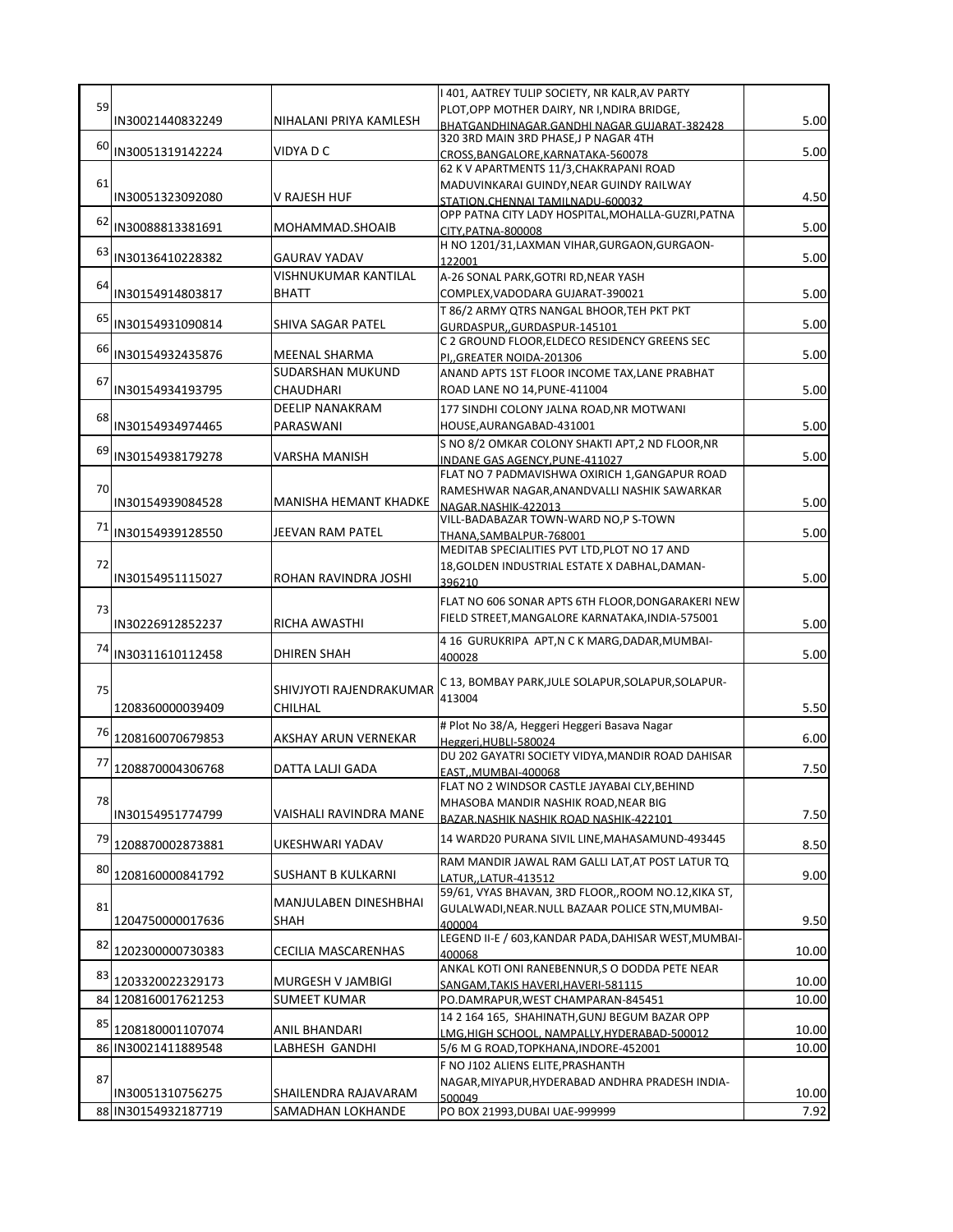| 89  |                      | NIRAJKUMAR RAMESHBHAI               | O-902 ICB FLORA, B/H VODAFONE TOWER GOTA, OPP                                         |       |
|-----|----------------------|-------------------------------------|---------------------------------------------------------------------------------------|-------|
|     | IN30154932404796     | GAJJAR                              | SHLOK PARISAR, AHMEDABAD GUJARAT-382481                                               | 10.00 |
|     | 90 IN30154950815620  | ANSARI FIROZ                        | A/23 JAVED PARK, TANDALJA ROAD, VADODARA-390020                                       | 10.00 |
| 91  | IN30429522516709     | TEJENDRA RAMANLAL PATEL             | ETISALAT 13TH FLOOR PO BOX 980, SHARJAH-111111                                        | 7.92  |
| 92  | IN30429525412490     | <b>FREDRICK EUSEBIUS D</b><br>SOUZA | PO BOX 33458 DUBAI, DUBAI-111111                                                      | 7.92  |
|     |                      |                                     | ARK RESIDENCY PLOT NO 207 2ND FLR, BEERAPPA GADDA                                     |       |
| 93  | IN30051317934969     | RAGHAVENDRA N                       | BHARATH NGR UPPAL, BESIDE SALLARAJI REDDY                                             | 10.50 |
|     | 94 1203320008315921  | <b>J JANAKI</b>                     | HOUSE.HYDERABAD ANDHRA PRADESH-500039<br>HIG FLAT NO T 4, KOTTURPURAM, CHENNAI-600085 | 11.50 |
|     | 95 1208160068451655  | POOJA CHAUHAN                       | Village - Dulhera Chauhan, MEERUT-250110                                              | 11.50 |
|     |                      |                                     | 55-D/7 5TH FLOOR, ASMITA JYOTI CHS CHARKOP                                            |       |
| 96  | IN30154933922754     | NISHA DARIRA                        | NAKA, MARVE RD MALAD-W, MUMBAI-400095                                                 | 12.00 |
| 97  | IN30383310023707     | NAYNABEN C BUDDHDEV                 | 8 SHAKTI APPARTMENT, NR POOJA HOSPITAL, PUSHPAKUNJ                                    | 12.00 |
|     | 98 1202620000147748  | <b>SANJAY SAHU</b>                  | KANKA, AHMEDABAD-380022<br>784/693-A, MALVIYA NAGAR, ALLAHABAD-211003                 | 12.50 |
|     |                      |                                     | S/O RAMDAS DAMU RANE, AJINKYATARA CO OP HSG SOC                                       |       |
|     |                      |                                     | S, NO.20/1, SHRI SHRI RAVI SHANKAR                                                    |       |
| 99  |                      |                                     | ROAD, WADALA, SHIVAR, DGP NAGAR, NASHIK, NASHIK-                                      |       |
|     | 1208880000848671     | ABHIJIT RAMDAS RANE                 | 422006                                                                                | 12.50 |
| 100 | IN30095810250521     | DIPTENDU SINHA                      | BELDANGA, STATION ROAD, MURSHIDABAD, WEST BENGAL-<br>742133                           | 12.50 |
|     |                      |                                     | 403 4TH FLR 24 INCOME TAX QRTRS, PLOT 36 NEW LINK RD                                  |       |
| 101 |                      |                                     | ANDHERI WEST, NEAR OSHIWARA POLICE                                                    |       |
|     | IN30154936461695     | ABHIJIT HALDER                      | STATION.MUMBAI-400053                                                                 | 12.50 |
| 102 | IN30154938614020     | ALOK MAHESH DALMIA                  | A/503 PRANEEL APTS NEW LINK RD, NR TILAK COMPLEX                                      | 12.50 |
|     |                      |                                     | EKSAR BORIVALI W, MUMBAI-400103<br>KINGSTON PALACE FLAT NO 1102, CHINCHOLI BUNDAR     |       |
| 103 |                      |                                     | ROAD MALAD W, OPP MADAM HOME SUPER                                                    |       |
|     | IN30154952423275     | <b>SHWETA SHARMA</b>                | MARKET.MUMBAI-400064                                                                  | 12.50 |
| 104 |                      |                                     | 76-B YOGESHWAR NAGAR                                                                  |       |
|     | IN30246110572555     | POOJA MAYANK SANGHVI                | OCIETY, BHATTHA, PALDI, AHMEDABAD-380007                                              | 12.50 |
|     |                      |                                     | BLOCK NO 3, GOKUL BLDG, 2ND, FLOOR, NEAR JAI                                          |       |
| 105 | 1201750000130291     | JYOTI RAJESH GANDHI                 | BHAGWAN HALL, HARI NIWAS, M.G.ROAD,, THANE WEST-                                      | 15.00 |
|     |                      |                                     | 400602<br>B-64 PARWANA APARTMENTS NEAR, SAMACHAR                                      |       |
| 106 |                      |                                     | APARTMENTS MAYUR VIHAR, PHASE -1 EXTENSION DELHI                                      |       |
|     | 1202420001004954     | <b>ANKUR SUDAN</b>                  | CHILLA.DELHI-110091                                                                   | 15.00 |
| 107 | 1208250002677361     | MOHAMMED EJAZ                       | 6334 GALI ISHWARI PRASAD, BARA HINDU RAO, NORTH                                       | 15.00 |
|     |                      | PATEL RAHULKUMAR                    | DELHI, DELHI-110006<br>733-2 KISANNAGAR, SECTOR-26                                    |       |
| 108 | IN30154951109161     | MANILAL                             | GANDHINAGAR, GANDHINAGAR-382024                                                       | 15.00 |
|     |                      |                                     | KARGALI BAZAR NEAR DURGA MANDIR, PO BERMO                                             |       |
| 109 | IN30154952185467     | RABINDRA KUMAR TIWARY               | BOKARO, NEAR DURGA MANDIR, BOKARO-829104                                              | 15.00 |
|     | 110 1208180008884735 | SAMITA PATTANAIK                    | AT PUTANA PO KALUPARAGHAT, KHORDHA-752022                                             | 15.50 |
|     |                      |                                     | 102 VILLAGE AGAYA CHHOTA, TOLA MURERI                                                 |       |
| 111 | 1208870017082536     | SATYANSHU GUPTA                     | GARHWA, GORAKHPUR-273152                                                              | 17.50 |
|     | 112 1204720002526953 | SANJEEV KUMAR THAKUR                | VILL PO SALAON TEH GHUMARWIN, BILASPUR-174028                                         | 18.00 |
| 113 | 1203000001093865     | JAY RAJESH GANDHI                   | 3 GOKUL M G RD, NR SYNDICATE BANK, HARINIWAS                                          | 19.50 |
|     |                      |                                     | NAUPADA, THANE-400602<br>CTS NO 4692 ANAND MEDICAL 80, FEET RD DHULE DHULE            |       |
| 114 | 1203320043034555     | Chandu Shridhar Chaudhari           | DHULE, DHULE, DHULE-424001                                                            | 20.00 |
|     |                      |                                     | 7 KAULAKAI MAJARE                                                                     |       |
| 115 | IN30154931904782     | ARCHANA SHARMA                      | HEBBURULI, HEBBURULI, HOSANAGAR, SHIMOGA-577425                                       | 20.00 |
| 116 |                      |                                     | PLOT NO 7-B SWASHRAY SOCIETY, NR VARSHA SOCIETY                                       |       |
|     | IN30154934214483     | VIMALKUMAR D SHAH                   | SUBHASNAGAR, BHAVNAGAR-364001                                                         | 20.00 |
| 117 |                      |                                     | 201 OM NAMO GURUKRUPA CHS, NANDIVLI CROSS ROAD                                        |       |
|     | IN30311613408189     | DAYI SHIVJI MANGE                   | OM SAI NAGAR, DOMBIVLI EAST TILAKNAGAR<br>THANE.DOMBIVALI MAHARASHTRA-421201          | 20.00 |
|     |                      |                                     | UNICHEM LABORATORIES LTD, VILLAGE BHATAULI KALAN                                      |       |
| 118 | IN30429514264588     | BRAJ BIHARI BANSAL                  | BADDI, DISTT SOLAN, BADDI-173205                                                      | 20.00 |
| 119 | 1208160014189856     | SAHIL KATHURIA                      | HOUSE NO 11 SHANTI NAGAR, BRAHM PURI KUTIA, HISAR-                                    | 22.00 |
|     |                      |                                     | 125001<br>2ND FLOOR, 3 GOKUL BLDG, NR., JAI BHAGWAN HALL, HARI                        |       |
| 120 | 1201750000187414     | FALGUNI HITESH GANDHI               | NIWAS, M.G.ROAD, THANE, THANE-400602                                                  | 22.50 |
|     |                      |                                     |                                                                                       |       |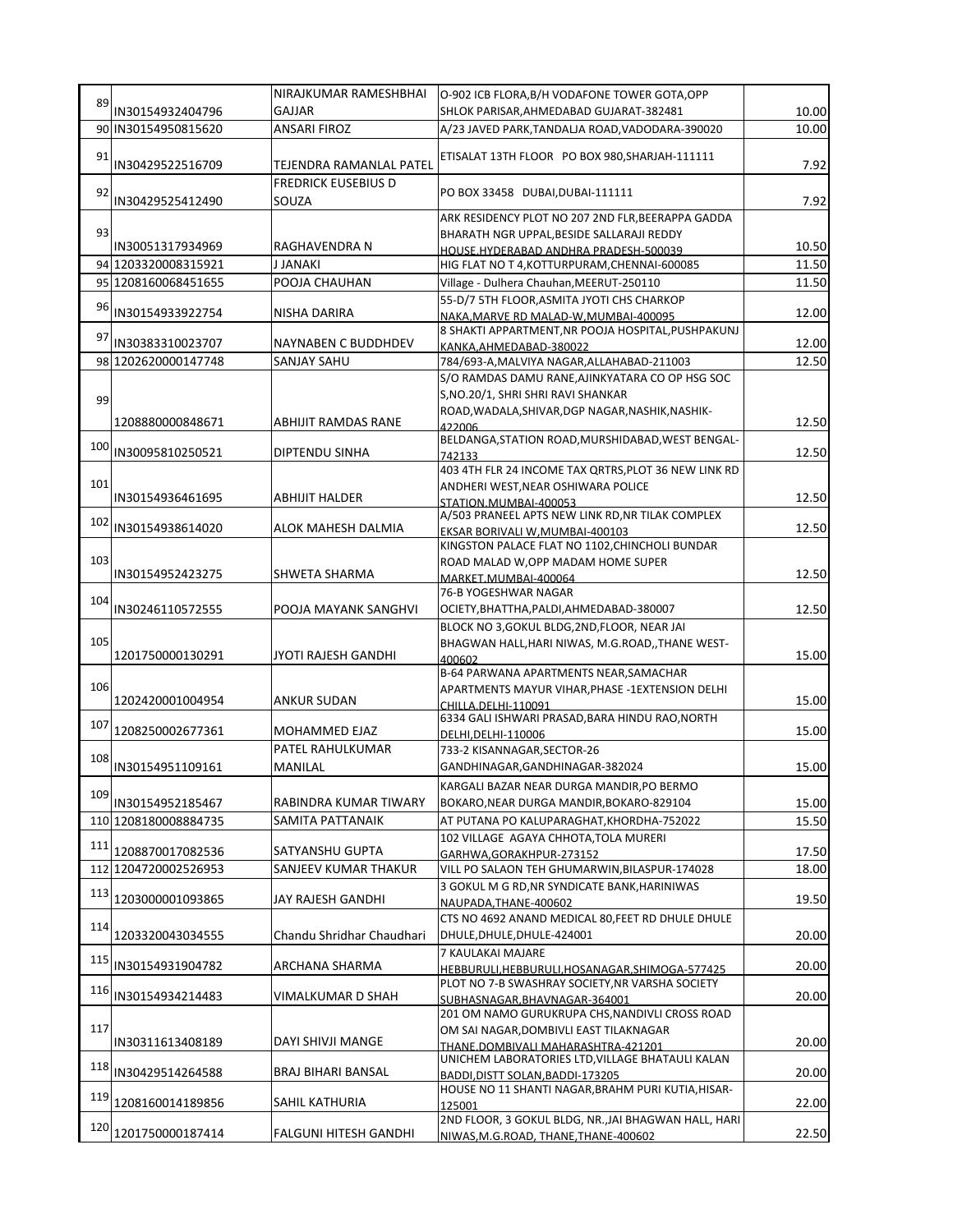|     |                      |                        | FLAT NO H 1103, 11TH FLOOR, BUILDING H ROYAL                                             |       |
|-----|----------------------|------------------------|------------------------------------------------------------------------------------------|-------|
| 121 |                      |                        | FERN, GREAT EASTERN GARDENS, LBS MARG MUMBAI-                                            |       |
|     | IN30154916111423     | <b>KENNY ABRAHAM</b>   | 400078                                                                                   | 22.50 |
|     | 122 1201060002701217 | RADHEY SHYAM GUPTA     | RZ/632/B RAJ NAGAR/I, PALAM COLONY, , DELHI-110045                                       | 25.00 |
|     |                      |                        | PRAMOD KUMAR AGARWAL ADVOCATE, HARI NIVASH                                               |       |
| 123 | 1201090002999040     | NAND RANI AGARWAL      | RATAN ROAD, MO SINGHAN BARD NO 13, KASHIPUR-                                             | 25.00 |
|     |                      |                        | 244713<br>PLANTHOPPIL HOUSE, NALUKODY P                                                  |       |
| 124 | 1201090012592443     | JOBY MICHAEL.          | O, PAIPPADU, KOTTAYAM-686548                                                             | 25.00 |
|     |                      |                        | SNEHA KUTIR, 3RD FLOOR, 1-B GOPALRAO DESHMUKH                                            |       |
| 125 | 1202670000000507     | VIJAYA DAGA            | MARG, PEDDAR ROAD, MUMBAI-400026                                                         | 25.00 |
| 126 |                      |                        | 39 MALAIARASAN KOVIL EAST WEST STREET, NAGALINGA                                         |       |
|     | 1203760000053075     | PADMACHITRA S.         | NAGAR.ARUPPUKOTTAI.VIRUDHUNAGAR-626101                                                   | 25.00 |
|     |                      |                        | B 17 MANSI CHS LTD PLOT NO 536, CHARKOP SECTOR 5                                         |       |
| 127 | IN30051317318868     | RAJESH KAMDAR          | KANDIVALI WEST, NEAR DENA BANK, MUMBAI                                                   | 25.00 |
|     |                      |                        | MAHARASHTRA INDIA-400067<br>7 CHANDRALOK, KASTURBA ROAD, MULUND                          |       |
| 128 | IN30133020134727     | BHAKTI PANKAJ SHAH     | WEST, MUMBAI-400080                                                                      | 25.00 |
|     |                      |                        | SUNKIST 602 1ST RD, OFF WATER FIELD RD BANDRA                                            |       |
| 129 | IN30154931931331     | TAMANA KAPOOR          | W, MUMBAI-400050                                                                         | 25.00 |
|     |                      |                        | FLAT NO 173, C WING, 17TH FLOOR, KALPATARU GARDENS,                                      |       |
| 130 |                      |                        | ASHOK NAGAR, KANDIVALI EAST, MUMBAI, MAHARASHTRA-                                        |       |
|     | IN30154932240164     | YASH M SANGHVI         | 400101                                                                                   | 25.00 |
| 131 |                      |                        | B/105 SHIVLOK CHSL, RAM GALLI ADUKIA                                                     |       |
|     | IN30154935207135     | <b>BHAVIK R SHAH</b>   | SCHOOL, KANDIVALI W, MUMBAI-400067                                                       | 25.00 |
| 132 | IN30154950729498     | <b>NILESH S CHAWAK</b> | FLAT NO-11, TAPOVAN CO-OP HOUSING SOCIETY, OPP                                           | 25.00 |
|     |                      |                        | TIRUMALA CO-OP SOC GIDC, ANKLESHWAR-393002                                               |       |
| 133 |                      | MITESH CHANDRAKANT     | C-18201 AL KHOR COMMUNITY, PO BOX 21666 DOHA, AL                                         |       |
|     | IN30154952819659     | <b>SHAH</b>            | KHOR, DOHA, QATAR-21666                                                                  | 19.80 |
| 134 |                      | PARAG SUBODHCHANDRA    | 713 B 1 BHARWAD VAS NAVA VADAJ, NR KIRAN PARK BUS                                        |       |
|     | IN30198310881586     | <b>SHAH</b>            | STAND, AHMEDABAD (GUJ)-380013                                                            | 25.00 |
| 135 |                      |                        | 5 D, EYARPAGAI NAYANAR STREET, PALAYAMKOTTAI-                                            |       |
|     | IN30177411995349     | <b>GOVINDARAJAN V</b>  | 627002                                                                                   | 25.50 |
|     |                      |                        | 2 CORPS GRID SIGNAL REGIMENT, AREN OPP S D                                               |       |
| 136 | IN30051311766987     | <b>UDIT JAIN</b>       | COLLEGE, JAGADHAR ROAD, AMBALA CANTT HARYANA                                             | 26.00 |
|     |                      |                        | INDIA-133001<br>NO T2 3RD FLR VINTAGE PARADISE APTS, 66-67 4TH CORSS                     |       |
| 137 |                      | <b>VIJAY ANAND</b>     | HOSAPALYA MAIN ROAD, HARALUKUNTE BLR SOUTH                                               |       |
|     | IN30154951008200     | BALASUBRAMANIAN        | BOMMANAHALLI.BANGALORE-560068                                                            | 27.50 |
|     |                      |                        | 1 NO COLONY GANGANAGAR MADHYAMGRAM                                                       |       |
| 138 |                      |                        | M, GANGANAGAR, NORTH TWENTY FOUR                                                         |       |
|     | IN30154938425873     | SONHARDHA MONDAL       | PARGANAS.KOLKATA-700132                                                                  | 28.50 |
|     |                      |                        | D2 JAINS ANSRUTA APARTMENT, 128 VALLUVAR KOTTAM                                          |       |
| 139 |                      | ADITYA BAID            | HIGH ROAD, NEAR VALLUVAR KOTTAM, CHENNAI-600034                                          | 30.00 |
|     | IN30154951652773     |                        |                                                                                          |       |
| 140 |                      |                        | 101/26 ATUL CHS, ROAD NO.24, NR VIVEK<br>COLLEGE, SIDDHARTH NAGAR, GOREGAON (W), MUMBAI- |       |
|     | 1203360000006668     | JAGRUTI KETAN KARANIYA | 400104                                                                                   | 35.00 |
|     |                      |                        | 45/42 CHINTAMANI BUILDING, INDIRA NAGAR PUNE                                             |       |
| 141 | 1203600002567779     | VINAYAK VISHRAM MONDE  | CITY, CHINCHWADGAON PUNE, PUNE-411033                                                    | 36.00 |
|     |                      |                        | 13-1/16 VEENAPANI NAGAR, MALKAJGIRI                                                      |       |
| 142 |                      | ALLIGALA VENKATESAM    | HYDERAPAD, HANUMANPET RANGAREDDY, HYDERABAD-                                             |       |
|     | 1208160001137563     | ANASUYA                | 500047                                                                                   | 37.50 |
|     | 143 IN30051318758749 | <b>ANKUSH PHAWA</b>    | 170/18, ARYA NAGAR, ROHTAK HARYANA-124001                                                | 37.50 |
|     |                      |                        | 1-41 JARUGUMALLI MANDALAM,TUMADU,PRAKASAM-                                               |       |
| 144 | 1208160006049423     | SRISIVASRI KANUPARTHI  | 523279                                                                                   | 39.00 |
|     | 145 1204720006890847 | S SRUJAN KUMAR         | 12 20 4 GOWTHAMI NAGAR, MANCHERIAL-504207                                                | 39.50 |
| 146 |                      |                        | SO BHAGIRATH SHARMA 138, PANCHWATI SCHEME NO 7                                           |       |
|     | 1208870019956403     | MAHESH CHAND SHARMA    | ALWAR, ALWAR, ALWAR-301001                                                               | 40.00 |
| 147 |                      |                        | BALAJI COLLECTION, STATION ROAD, BAGALKOT, BAGALKOT-                                     |       |
|     | IN30113526613563     | ASHOK BANKATLAL KABRA  | 587101                                                                                   | 40.00 |
| 148 |                      |                        | NO 13, KANDHAPPA STREET                                                                  |       |
|     | IN30163740511752     | L MAHENDRA KUMAR       | CHOOLAI, CHENNAI, TAMILNADU-600112                                                       | 44.00 |
|     |                      |                        | G SELVAKUMAR NO 2053 GROND FLOOR, JANAPRIYA LAKE                                         |       |
| 149 |                      |                        | VIEW PHASE II NO 26/2, KODICHIKKANAHHALI BEGUR                                           |       |
|     | IN30051315856693     | SELVAKUMAR G           | HOBLI.BANGALORE KARNATAKA-560076                                                         | 46.50 |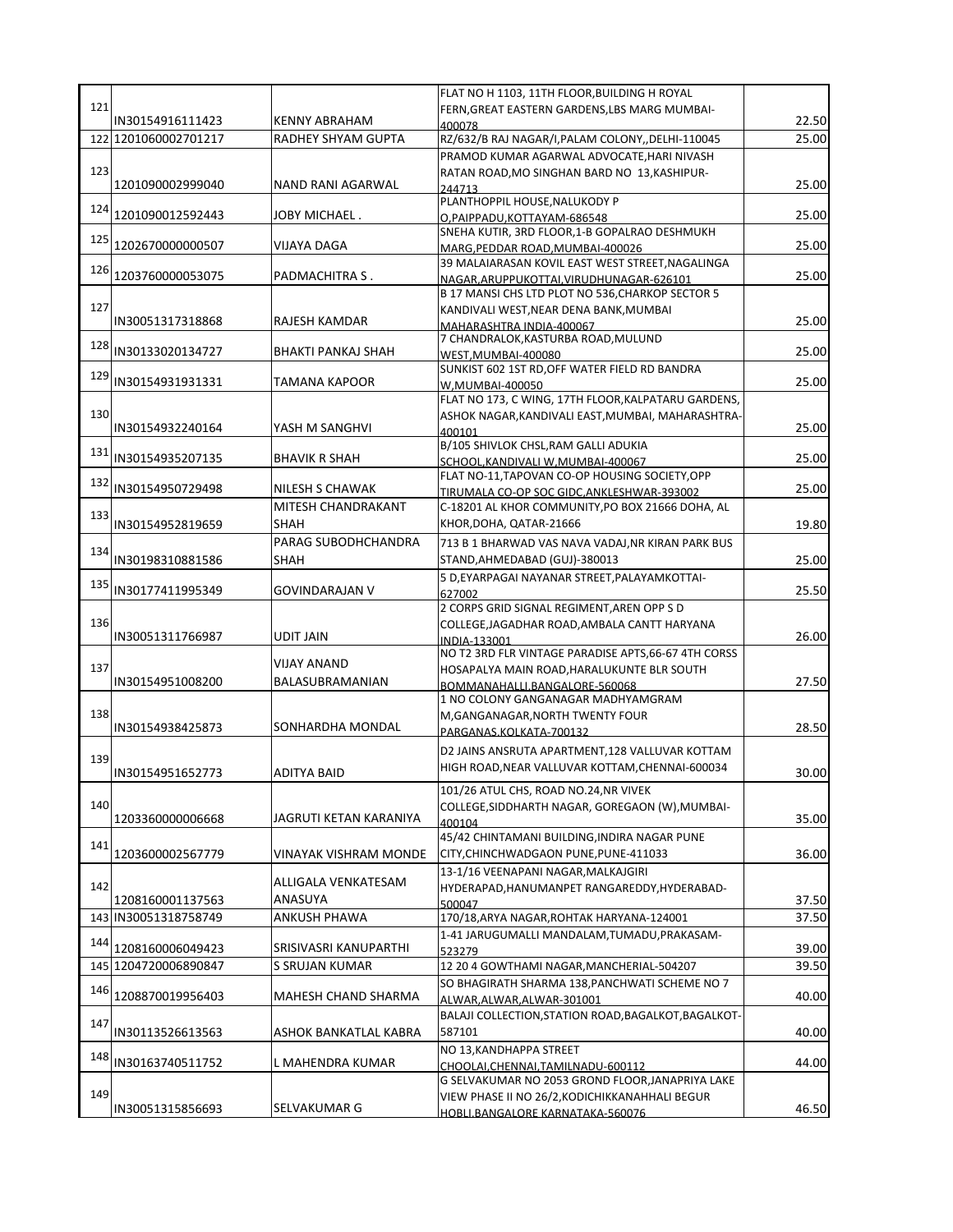| 150 |                      |                                                  | SHETHNAGAR -521,AT -JAMNAGAR                                                                        |       |
|-----|----------------------|--------------------------------------------------|-----------------------------------------------------------------------------------------------------|-------|
|     | 1201910101612032     | ASMA YUNUS BLOCH<br><b>MAHAVIRSINH DOLATSINH</b> | HIGHWAY, MADHAPAR, Rajkot-360006                                                                    | 50.00 |
| 151 | 1202890000350958     | YADAV                                            | AT&PO MOTI BAMTI, TA - VANSDA, MOTI BAMTI-396580                                                    | 50.00 |
|     |                      | <b>DIPAK PRABHAKAR</b>                           | PARDESHIPURA, NANDURBAR, NANDURBAR, NANDURBAR-                                                      |       |
| 152 | 1203210000095749     | ANDHARE HUF.                                     | 425412                                                                                              | 45.00 |
| 153 |                      | <b>JAGDISHCHANDRA</b>                            | SHRUTI 3 GONAITY NAGAR SOCIETY, NR. MODI                                                            |       |
|     | 1203320008024262     | REVASHANKER JOSHI                                | SCHOOL, 150 RING ROAD, RAJKOT, RAJKOT-360007                                                        | 50.00 |
| 154 |                      |                                                  | H NO 18-1-661/A, BHAVANI NAGAR, TIRUPATHI, TIRUPATHI-                                               |       |
|     | 1203810000222423     | ASHOK KUMAR BHATTAD                              | 517501                                                                                              | 50.00 |
| 155 | 1205170000020795     | JASPREET SINGH LAMBA                             | HOUSE NO 3-A / 1, VASHIST NAGAR, P.O. MAHESH<br>NAGAR.AMBALA-133001                                 | 50.00 |
|     |                      |                                                  | H NO 53-3-14, DALLI VARI STREET, BACK SIDE OF RTC DEPOT                                             |       |
| 156 | 1208160024175565     | LAKSHMAN KUMAR DALLI                             | VISAKHAPATNAM, VISAKHAPATNAM-530013                                                                 | 50.00 |
| 157 |                      |                                                  | A - 6, UNION HOUSE,595, SOONAWALA AGIARY                                                            |       |
|     | IN30007910332252     | NIKHIL VINOD SHANBHAG                            | MARG, MAHIM, MUMBAI, MAHARASHTRA-400016                                                             | 50.00 |
| 158 |                      |                                                  | 725 6TH MAIN BDA                                                                                    |       |
|     | IN30051311039302     | SATHYANARAYANA P                                 | COLONY, DOMLUR, BANGALORE, KARNATAKA-560071                                                         | 50.00 |
| 159 | IN30051311203865     | SITA DEVI SIKARIA                                | SWASTIKA PHARMA, JAMAL ROAD, PATNA, BIHAR-800001                                                    | 50.00 |
|     |                      |                                                  | B 17 MANSI CHS LTD PLOT NO 536, CHARKOP SECTOR 5                                                    |       |
| 160 |                      |                                                  | KANDIVALI WEST, NEAR DENA BANK, MUMBAI                                                              |       |
|     | IN30051317280092     | ALKA RAJESH KAMDAR                               | MAHARASHTRA INDIA-400067                                                                            | 50.00 |
| 161 | IN30097412393203     | <b>KIRIT B PATEL</b>                             | PRATHNA NAGAR-3, OPP-COMMAN PLOT, B H-                                                              | 50.00 |
|     |                      |                                                  | NIKLESHWA, DALMI ROAD, SURENDRANAGAR-363001<br>AKRITI VIHAR AMLIDIH, NEAR MOON BUITEY               |       |
| 162 | IN30154931920327     | OM PRAKASH AGRAWAL                               | PARLER, RAIPUR-492001                                                                               | 50.00 |
|     |                      |                                                  | A/55 JAGAT AMARAWATI BAILEY ROAD, TOWN/VILL-PATNA                                                   |       |
| 163 |                      |                                                  | ANCHAL-PATNA SADAR, DISTT-PATNA, PATNA-800001                                                       |       |
|     | IN30154935809200     | <b>MADHUSHREE SHARAN</b>                         |                                                                                                     | 50.00 |
| 164 | IN30154937847191     | SACHIN VINODRAI SHAH                             | 15 REKHA SOCIETY, NAHUR ROAD, NEAR MEHUL CINEMA,                                                    | 50.00 |
|     | 165 IN30154939564844 | <b>RAJEEV CS</b>                                 | MULUND WEST, MUMBAI, MAHARASHTRA-400080<br>PO BOX 2403, ABU DHABI, ABU DHABI UAE-0                  | 39.60 |
|     |                      |                                                  | 10-163 WARD-10 V P V STREET, EDANGANASALAI                                                          |       |
| 166 | IN30154950083033     | V NIRMALADEVI                                    | SP, SALEM-637502                                                                                    | 50.00 |
|     |                      | RAKESH SAREGKUMAR                                | A/303 AASTHAN COMPLEX, OPP                                                                          |       |
| 167 | IN30154950320636     | <b>BHAGAT</b>                                    | POLYTECHNIC, AMBAWADI, AHMEDABAD-380015                                                             | 50.00 |
|     |                      |                                                  | DO NO 59 A-21/5-13 NARAYANA                                                                         |       |
| 168 |                      |                                                  | NILAYAM, THANGELLAMUDI STRT NR PATAMATA H                                                           |       |
|     | IN30154952210296     | DEVISETTY LALITHA                                | SCH, VIVEKANANDA CLY PATAMATA AUTO                                                                  | 50.00 |
|     |                      |                                                  | NAGAR VIIAYAWADA RURAL KRISHNA A P-520007<br>137/1 WARD NO 15 SHIVAJI WARD BODHI, AMLA TEHSIL       |       |
| 169 |                      |                                                  | AMLA DISTT BETUL, BETUL, MADHYA PRADESH, INDIA-                                                     |       |
|     | IN30302858001848     | <b>MUNNI SINGH</b>                               | 460557                                                                                              | 50.00 |
| 170 |                      | PARASKUMAR MUKESHBHAI                            | INSTRUMENTION DEPT PO BOX 44169, ABU DHABI-                                                         |       |
|     | IN30429524421504     | PARMAR                                           | 111111                                                                                              | 39.60 |
| 171 | 1208880000880038     |                                                  | w o anshuman kumar 243 2d railway officers, enclave                                                 |       |
|     |                      | JASMINE KUMAR                                    | basant lane new delhi g p o g p, NEW DELHI-110001<br>H NO 139 PINK VIHAR CHHAUNI MOHALLA, NEAR KALI | 51.00 |
| 172 | IN30154951256862     | RAVINDER SINGH                                   | MATA MANDIR, LUDHIANA-141008                                                                        | 52.50 |
|     |                      |                                                  | 3 GOKUL BULD M G RD, NR SYNDICATE BANK, HARINIWAS                                                   |       |
| 173 | 1203000001094003     | HARSH HITESH GANDHI                              | THANE NAUPADA, THANE-400602                                                                         | 57.50 |
| 174 | IN30199111401947     | SUNNY HARESH JAGYASI                             | 101, SUNDARAM APPARTMENT, B/H. HARI SEWA                                                            | 62.50 |
|     |                      |                                                  | SCHOOL, WARASIA, VADODARA-390006<br>C-109, EKTA BHOOMI CLASSIC, CHS, MAHAVIR NAGAR,                 |       |
| 175 | IN30311613138658     | RAMESH MARIAPPA GOWDA                            | KANDIVLI - W, MUMBAI MUMBAI-400067                                                                  | 62.50 |
|     |                      |                                                  | HOUSE NO. 216, WARD NO. 2 PADAV                                                                     |       |
| 176 | 1203800000125044     | <b>VINOD MITTAL</b>                              | MOHALLA, SAMALKHA, PANIPAT-132101                                                                   | 75.00 |
| 177 |                      |                                                  | PARK COLONY, OPP ALAL AVENUEMAIN ROAD, JAMNAGAR-                                                    |       |
|     | IN30154934157455     | SIDDHARTH GORECHA                                | 361008                                                                                              | 75.00 |
|     | 178 IN30154935493127 | MANISH NAHAR                                     | H 3 KRISHAN NGR, DELHI-110051                                                                       | 75.00 |
| 179 | IN30429514310632     | MEERA DEVI AGRAWAL                               | W O SRI SATYA, NARAYAN AGARWAL, AMLATOLA, KATIHAR-                                                  | 75.00 |
|     |                      |                                                  | 854105                                                                                              |       |
| 180 |                      |                                                  | 128/A GANJAWALA APTS 11TH FLOOR, S V P ROAD                                                         |       |
|     | IN30154952190770     | PRIYANKA ATUL VASANI                             | BORIVALI W, NEAR CHAMUNDA CIRCLE, MUMBAI-400092                                                     | 87.50 |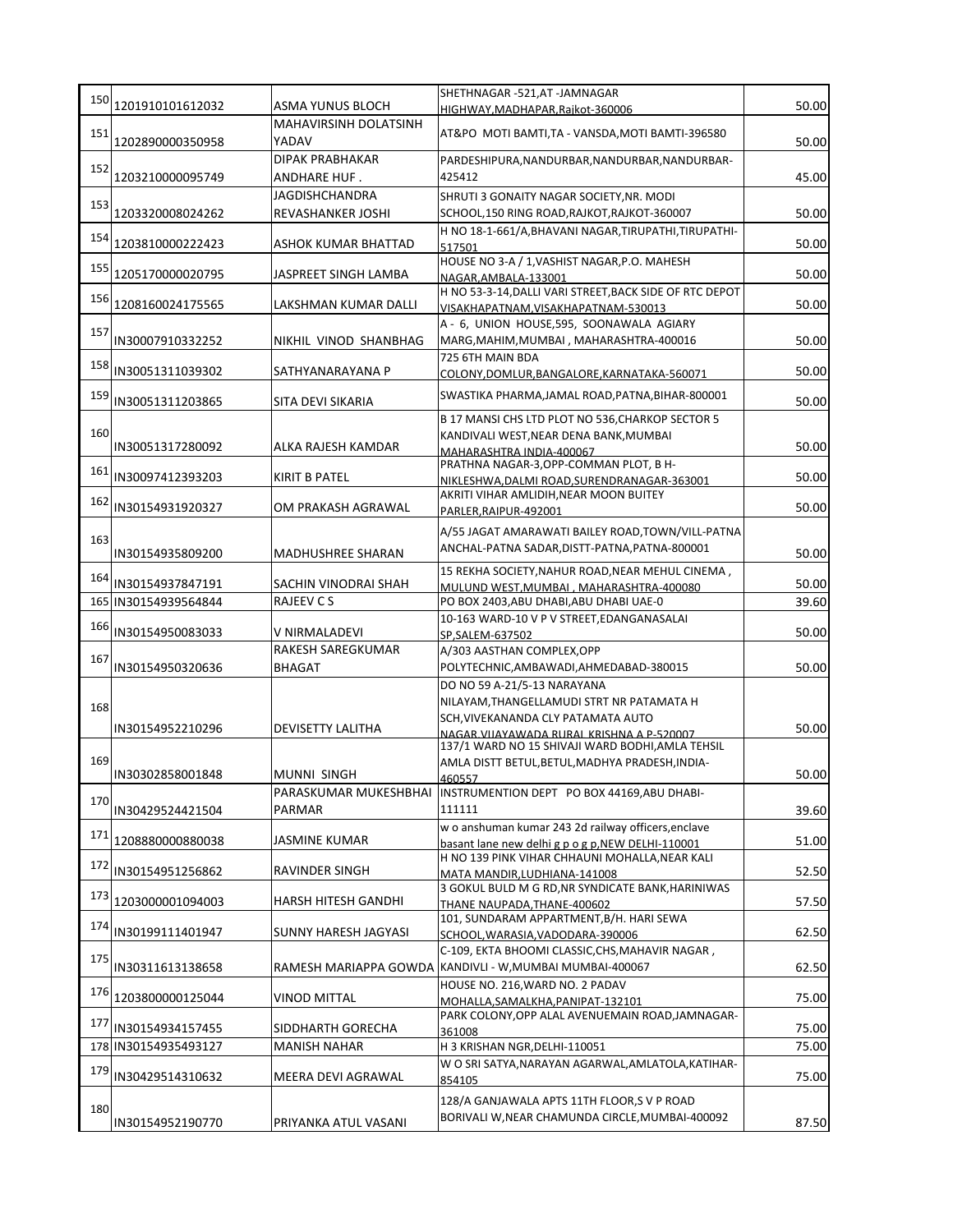| 181 | IN30154917115495     | M ROSI BABU                | 2519 TYPE V, BHEL TOWNSHIP, RAMACHANDRAPURAM                                                         | 99.00  |
|-----|----------------------|----------------------------|------------------------------------------------------------------------------------------------------|--------|
|     |                      |                            | (MEDAK DISTRICT), TELANGANA-502032<br>4 KAMAT INDUSTRIAL ESTATE, 396, VEER SAVARKAR MARG,            |        |
| 182 |                      | SHALIBHADRA CAPITAL        | OPP SIDDH-, IVINAYAK TEMPLE, PRABHADEVI, MUMBAI-                                                     |        |
|     | 1204450000583301     | <b>MARKET LIMITED</b>      | 400025                                                                                               | 90.00  |
| 183 |                      |                            | FLAT NO. 33, SEA GULL, CARMICHEAL ROAD, MUMBAI,-                                                     |        |
|     | IN30045010028536     | USHA PRAKASH KANAL         | 400026                                                                                               | 100.00 |
| 184 | IN30045012368140     | PRAKASH M KANAL            | FLAT NO 33 SEAGULL CARMICHEAL RD, MUMBAI, -400026                                                    | 100.00 |
|     |                      |                            | 33 SEAGULL, CARMICHAEL ROAD, MUMBAI, MAHARASHTRA-                                                    |        |
| 185 | IN30045013558797     | PRAKASH M KANAL            | 400026                                                                                               | 90.00  |
|     |                      |                            | BLOCK-3-1/C BMC BHABANI ENCLAVE, SAHID                                                               |        |
| 186 | IN30154936141683     | MADDALI SKCJ NEHRU         | NAGAR, BHUBANESWAR-751007                                                                            | 100.00 |
|     | 187 IN30154938838478 | <b>HARPREET SINGH</b>      | L-41 BLOCK-L MOHAN GARDEN, DELHI, , DELHI-110059                                                     | 100.00 |
| 188 |                      |                            | 412 TRIVENI APTS, NO 158/A, BERACAH ROAD                                                             |        |
|     | IN30154950229000     | <b>ARSH SHAH</b>           | KELLYS, CHENNAI-600010                                                                               | 100.00 |
|     | 189 IN30023911561582 | RANJU DIDDI                | PO BOX 128113, DUBAI, DUBAI, OTHER-100000                                                            | 81.18  |
| 190 | IN30154939096239     |                            | SHANTIYAMAN FLAT NO 27 6TH FLR, MANUEL GONSALVES                                                     | 107.00 |
|     |                      | YVETTE Z DEMENEZES         | RD BANDRA-W,, MUMBAI-400050<br>12/G NARAYAN ESTATE, NEAR SHAKTINATH                                  |        |
| 191 | IN30154939456862     | SHAILESH C SOLANKI         | MAHADEV, BHARUCH-392001                                                                              | 87.12  |
|     |                      |                            | B19 NIRMAL PARK RAILWAY OFFICER CLY, NEAR JAIHIND                                                    |        |
| 192 | IN30154950450731     | VINOD M BHANGALE           | TALKIES BHYCULLA, MUMBAI-400027                                                                      | 115.00 |
|     | 193 1203500000765233 | NEELURU SREENIVASULU       | D NO 9-69, THOGATA STREET, DHARMAVARAM-515671                                                        | 117.50 |
| 194 |                      |                            | HOUSE NO. Q 8, GALI-1, SINGH COLONY, RUDRAPUR-263153                                                 |        |
|     | 1203800000095580     | <b>PAWAN KUMAR</b>         |                                                                                                      | 137.50 |
| 195 |                      |                            | SIMLA BAHAL ADARSH NAGAR, NEAR RAILWAY SIDING                                                        |        |
|     | 1201910300800771     | <b>VIJAY KUMAR SAW</b>     | SANBAID, SOUTH 24 PARGANAS-700100                                                                    | 150.00 |
| 196 | IN30021433118337     | PIYUSH BHANDARI            | <b>BHANDARIYON KIPOLE GUNDI KA</b>                                                                   | 150.00 |
|     |                      |                            | MOHLLANA, VCHOKIYA, JODHPUR RAJASTHAN-342001<br>NATIONAL BANK OF KUWAIT HEAD O 1,PO BOX 95           |        |
| 197 |                      |                            | ABDULLA AL AHMAD ST OPP, THE GRAND MOSQUE BHND                                                       |        |
|     | IN30154953048955     | VARUN MAHAJAN              | KUWAIT STOCK SHARO 95-0                                                                              | 118.80 |
| 198 |                      |                            | A - 241,S S RANA ROAD, MAJLIS PARK ADARSH                                                            |        |
|     | IN30377810012683     | SHALU                      | NAGAR.DELHI-110033                                                                                   | 150.00 |
| 199 |                      |                            | B 1403 14TH FLR, RUNWAL PEARL BH R MALL, G B                                                         |        |
|     | IN30154934054256     | RAVINDRA TANAJI PISAL      | ROAD, THANE WEST MAHARASHTRA-400607                                                                  | 157.50 |
|     | 200 1202990004976989 | <b>NITIN KASLIWAL</b>      | 856 RAM NAGAR, SHASTRI NAGAR, JAIPUR-302016                                                          | 158.00 |
| 201 |                      | ASHWINI VIVEKANAND         | 102 PARK VIEW, SHIMPOLI ROAD BORIVALI WEST, OPP                                                      |        |
|     | IN30047642453838     | <b>AJGAONKAR</b>           | SHIMPOLI TEL EXCH, MUMBAI MAHARASHTRA-400092                                                         | 225.00 |
| 202 | IN30154934051037     | <b>VIKAS V WADHWA</b>      | 2B PALACE GARDEN 20-21, RAMANATHAN                                                                   | 250.00 |
|     |                      | <b>DHARMENDRA</b>          | STREET, KILPAUK, CHENNAI-600010                                                                      |        |
| 203 |                      | <b>GUNVANTBHAI PARMAR</b>  | F 50 MANJIT NAGAR, NR DEEP<br>CHAMBER, MANJALPUR, VADODARA-390011                                    |        |
|     | IN30154952131260     |                            |                                                                                                      | 198.00 |
| 204 | IN30359110029980     | SARITA BOTHRA              | 30 DR. SARAT BANERJEE ROAD,SECOND FLOOR,KOLKATA-<br>700029                                           | 250.00 |
|     |                      |                            |                                                                                                      |        |
| 205 | IN30154938801453     | SATYAM TIWARI              | 35 KA MAHAMADPUR MAHAMADPUR, SULTANPUR-228001                                                        | 273.00 |
|     |                      |                            | FLAT NO 606 CEDAR ESTATE, SECTOR-54 PLOT NO.90, NEAR                                                 |        |
| 206 | IN30154935229553     | <b>VINOD MAGHNANI</b>      | AIT CHOWK, GURGAON-122003                                                                            | 300.00 |
| 207 |                      |                            | NO 509 A,15 A MAIN ROAD, BASVESHWAR                                                                  |        |
|     | IN30154917680972     | DHIMANT A PAREKH           | NAGAR, BANGALORE-560079                                                                              | 425.00 |
| 208 |                      | AYYAVU PALANICHAMY         | B3 SECOND FLOOR R S NEST APARTMENT, NEW NO 34 BMP                                                    |        |
|     | IN30051315209160     | VASANTHAKUMAR              | WARD NO 85, KADIRAYANAPALYA, BANGALORE<br>KARNATAKA-560038                                           | 700.00 |
|     |                      |                            |                                                                                                      |        |
| 209 |                      |                            | FLAT NO 222 RANKA PARK APARTMENTS, NO 6 LALBAUGH                                                     |        |
|     | IN30051315195434     | <b>MANISHA LOONKER</b>     | ROAD NR RICHMOND, BANGALORE, KARNATAKA-560027                                                        | 705.00 |
|     |                      |                            | DUNES RESIDENCY ROW HOUSE NO 2, DUNETHA                                                              |        |
| 210 |                      |                            | DAMAN, OPP HOLY TRINITY HIGH SCHOOL, DAMAN UT OF                                                     |        |
|     | IN30154951692627     | NAGESH YARRABATHINA        | DAMAN AND DIV-396210                                                                                 | 750.00 |
| 211 |                      |                            | I THINK TECHNO CAMPUS, BLDG B,'ALPHA' OFFICE, FLR 8,<br>OPP CROMPTON, GREAVES, KANJURMARG E, MUMBAI- |        |
|     | IN30012611178642     | <b>HDFC SECURITIES LTD</b> | 400042                                                                                               | 701.10 |
|     |                      | NARENDRA MOHANLAL          | D-614 SHANTIVAN II, RAHEJA TOWNSHIP, MALAD                                                           |        |
| 212 | 1203320001422830     | <b>KINGER</b>              | EAST, MUMBAI-400097                                                                                  | 800.00 |
|     |                      |                            |                                                                                                      |        |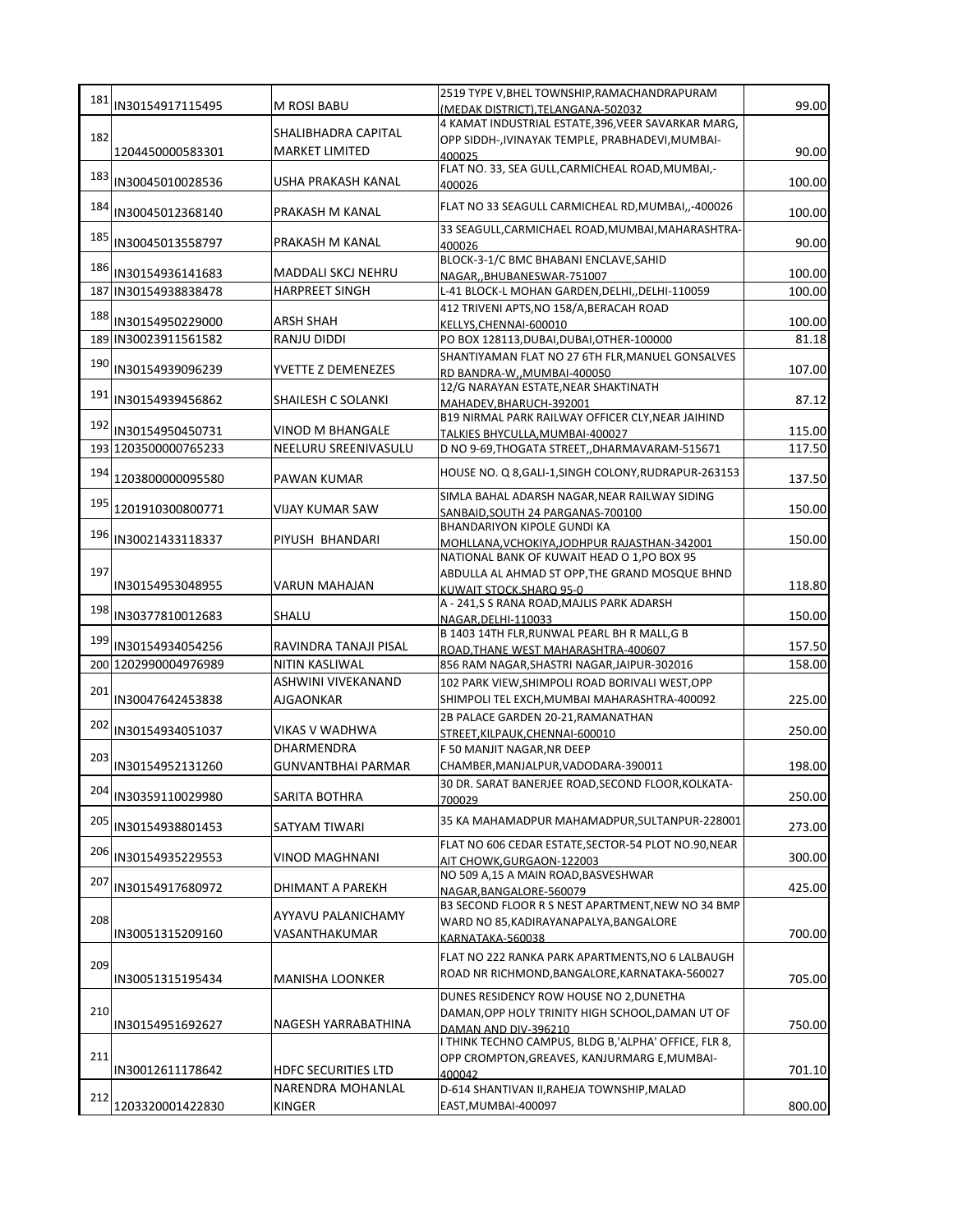|     |                      |                                               | BRAHMIN AALLY, POST CHINCHANI, TALUKA DAHANU                                                                                                     |          |
|-----|----------------------|-----------------------------------------------|--------------------------------------------------------------------------------------------------------------------------------------------------|----------|
| 213 | IN30051313915882     | JOSHI BHUSHAN NISHIKANT                       | ROAD, THANE-401503                                                                                                                               | 1175.00  |
|     | 214 1203800000110331 | <b>VIKAS AGARWAL</b>                          | K-10/44 FIRST FLOOR, DLF CITY, PHASE-2 DLF QE, GURGAON-<br>122002                                                                                | 1500.00  |
| 215 | IN30154951737015     | <b>MAYA VINEET LADIA</b>                      | TOWER-D FLAT NO-801, ISCON HEIGHTS GOTRI ROAD, NEAR<br>YASH COMPLEX, VADODARA-390021                                                             | 1500.00  |
| 216 | 1203800000001051     | PROBE CONSULTANTS<br>PRIVATE LIMITED          | 5, TODAR MAL LANE, BENGALI MARKET, DELHI-110001                                                                                                  | 1800.00  |
| 217 | IN30310810105032     | <b>GAGAN KUMAR BANSAL</b>                     | FLAT NO.-105, BHARAT APPT., SECTOR-13, ROHINI, DELHI-<br>110085                                                                                  | 1875.00  |
| 218 | 1203800000123125     | ANUJ MITTAL                                   | OLD THANA ROAD, PARAW MOHALLA, WARD NO.10<br>SAMALKHA, PANIPAT-132101                                                                            | 3498.75  |
| 219 | 1203800000121571     | ANJALI MITTAL                                 | H.NO.216 WARD NO.-2, GULATI ROAD, PARAO MOHALLA<br>SAMALKHA.PANIPAT-132101                                                                       | 3600.45  |
|     | 220 IN30114310739476 | <b>PARUL</b>                                  | M 1 BLOCK M, LAXMI NAGAR, NEW DELHI-110092                                                                                                       | 4439.70  |
| 221 | 1203800000136867     | NIDHI MUNDHRA                                 | B-1701/1702, ANMOL TOWERS, S.V. ROAD, OPP PATEL<br>AUTO, MOTILAL NAGAR, MUMBAI-400104                                                            | 4500.00  |
|     | 222 1203800000000820 | <b>ABHISHEK AGARWAL</b>                       | BJ-130 (WEST), SHALIMAR BAGH, DELHI-110088                                                                                                       | 5850.00  |
|     | 223 1203800000036832 | KEWAL KRISHAN GUPTA                           | H NO V/73, OLD HOSPITAL, KAPURTHALA-144601                                                                                                       | 9000.00  |
| 224 | IN30047641515766     | N H BATHIA HUF                                | 902 SANGHVI MAJESTIC 158, MANMALA TANK ROAD, NR<br>STARCITY CINEMA MATUNGA ROAD.MUMBAI-400016                                                    | 31500.00 |
| 225 |                      |                                               | 209 DHAN MAHAL CHS LTD, S.V ROAD OPP N.L HIGH                                                                                                    |          |
|     | 1205370000063642     | <b>INDIRA BHARATLAL VORA</b>                  | SCHOOL, MALAD WEST DELY, MUMBAI-400064<br>4F 406 PRESTIGE                                                                                        | 250.00   |
| 226 | IN30085310300355     | <b>SUBRATA DEY</b>                            | APARTMENT, DURGAMANDIR, HIRAPUR, DHANBAD<br>JHARKHAND-826001                                                                                     | 0.50     |
| 227 | IN30311610112152     | SHILPA DHIREN SHAH                            | 4 16 GURUKRIPA APT, N C K MARG, DADAR, MUMBAI-<br>400028                                                                                         | 5.50     |
| 228 | IN30051313952308     | SHARDABEN KAUSHIK PATEL                       | 12 A GHANSYAM DIMOND NAGAR, JOSHIPURA NEAR<br>ADARSH NAGAR, GARBI CHOWK JUNAGADH, GUJARAT-<br>362002                                             | 37.00    |
| 229 | IN30023930012926     | SATHISHA O                                    | NO.487, DWARAKA, 4TH MAIN, 4TH<br>STAGE, T.K.LAYOUT, MYSORE-570009                                                                               | 0.50     |
|     |                      |                                               |                                                                                                                                                  |          |
| 230 | IN30154937419826     | L L MATE                                      | D/O EURIKA TARIANG NONGRIMBAH, LAITUNKHRAH, NEAR<br>BETHANY CONVENT STUDY CENTRE, SHILLONG-793003                                                | 2.50     |
| 231 |                      | PIYUSH PRAVINCHANDRA                          | 10 A SHIVAM RAW HOUSE, AT OPT PAL                                                                                                                |          |
|     | IN30302860155075     | <b>DAVE</b>                                   | ADAJAN, SURAT, GUJARAT INDIA-394510                                                                                                              | 99.00    |
| 232 | 1205910000269195     | <b>JASMINKUMAR</b><br>VALLABHBHAI MARDIYA     | AGATRAY, JUNAGADH-362222                                                                                                                         | 2.50     |
| 233 | IN30429551385112     | RAJESH SINGH                                  | GANESH BUILDING FLAT NO 4, NEAR BANK OF<br>MAHARASHTRA, PANVEL-410203                                                                            | 5.00     |
| 234 | 1202680000146369     | <b>PARESHKUMAR</b><br><b>MANIBHAI PATEL</b>   | SUBHASH POLE, RUPPURA, KHEDA-387335                                                                                                              | 25.00    |
|     | 235 1208160018827062 | AMIT KUMAR DWIVEDI                            | VILHARI BANKI HAMIRPUR BANKI, BANKI, HAMIRPUR(UP)-<br>210502                                                                                     | 35.00    |
| 236 | IN30356710011914     | <b>KAUSTUBH</b><br><b>MADHUSUDAN KABRA</b>    | B 501, MIRABEL APT, NEAR PAN CLUB RD, NR. DHANKUDE<br>VIDYALAY, BANER, PUNE, MAHARASHTRA-411045                                                  | 401.50   |
|     | 237 IN30417410000633 | NITESH BINDAL                                 | A-1/3 RANA PRATAP BAGH,MALKA GANJ,,DELHI-110007                                                                                                  | 750.00   |
| 238 | 1203800000060952     | MASATYA<br>TECHNOLOGIES PRIVATE               | 79 C-5,3RD FLOOR, SECTOR-5 ROHINI, DELHI-110085                                                                                                  | 2250.00  |
| 239 | 1203800000112501     | LIMITED<br>NOVA BIG DATA<br>ANALYTICS PRIVATE | 1217 12TH FLOOR, PEARL OMAXE TOWER, NETAJI SUBHASH<br>PLACE PITAMPURA, DELHI-110034                                                              | 24750.00 |
| 240 | 1201090015586588     | <b>LIMITED</b><br>SHANKAR PARSHU MANE         | S O PARSU MANE JIT NGR BLOCK NO 9 ROW F,11TRANSIST<br>CAMP DHARAVI 90 FEET RD NR, POLICE STN DHARAVI<br>MUMBAI MAHARASHTRA 400017, MUMBAI-400017 | 0.50     |
| 241 | 1201090015687014     | KAILAS SHANTILAL<br><b>MALCHE</b>             | C 7 3 2 POLICE QUARTERS NR SEC 1 MKT, SECTOR 1 MKT<br>SEC 1 CBD BELAPUR, NAVIMUMBAI THANE, THANE-400615                                          | 0.50     |
| 242 | 1201090016032357     | AKSHATA VIJAY MALI                            | W O VIJAY MALI DHASPADA BEHIND, GREEN PARADICE<br>RESORT ARNALA, VIRAR WEST ARNALA PALGHAR<br>MAHARASHTRA 401302.THANE-401302                    | 0.50     |
| 243 | 1202970000139991     | PRANAY SURESH                                 | 76/C, SUMANGAL-11,,3RD FLOOR, R A KIDWAI                                                                                                         | 0.50     |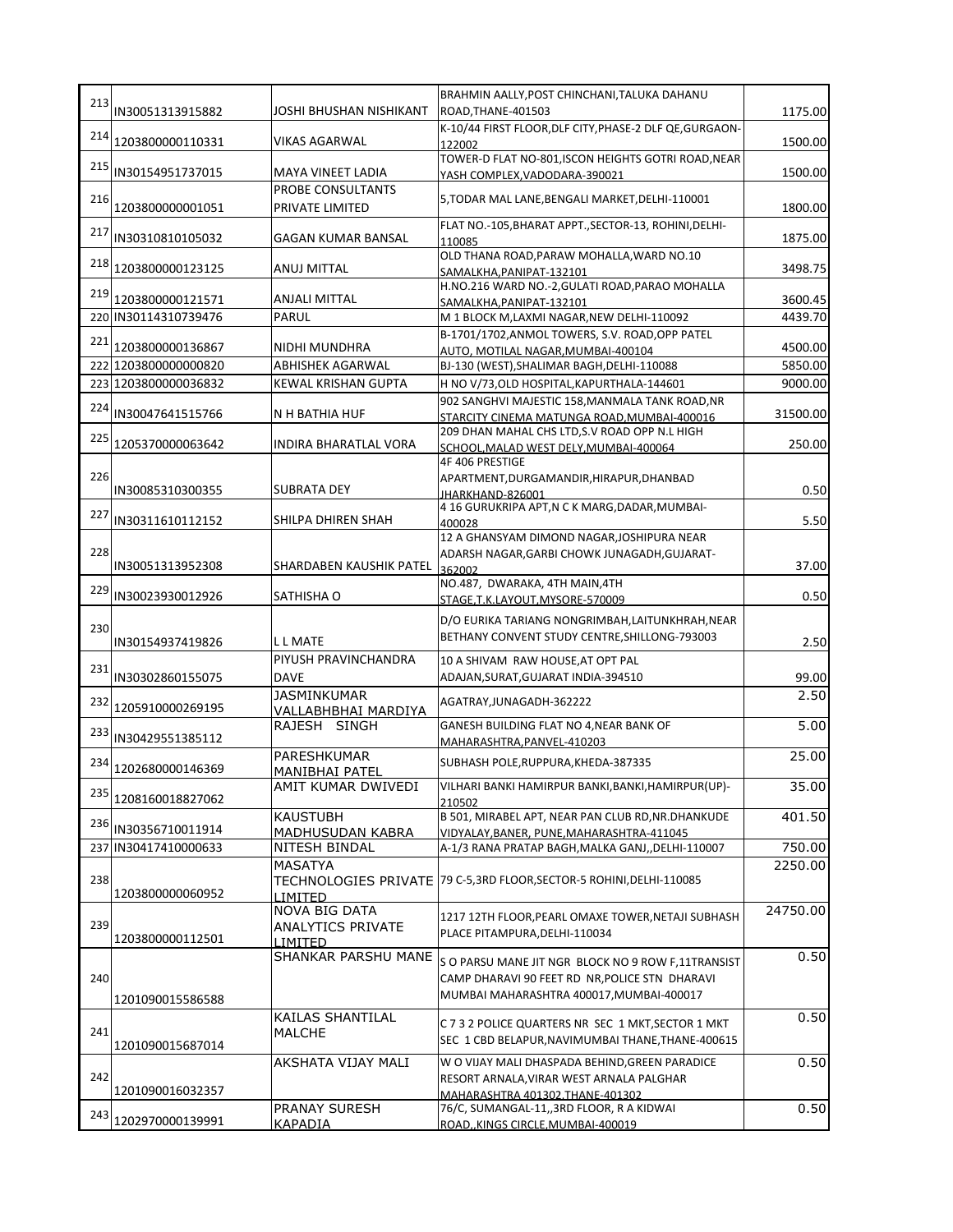| 244 |                      | ANILBHAI MAGANBHAI                    | S/O MAGANLAL MUKHY BAJAR, DAYAL, , BHAVNAGAR-                                                        | 0.50         |
|-----|----------------------|---------------------------------------|------------------------------------------------------------------------------------------------------|--------------|
|     | 1203040000299441     | <b>KAVA</b>                           | 364130                                                                                               |              |
|     | 245 1203150000174759 | RAMANLAL BHAIYA<br>RAJESH SINGH MOHTA | NO. 84/85, A P ROAD, CHOOLAI, CHENNAI-600112<br>NO 128 FLAT NO 3, LUMBINI SQUARE TVH, BRICKLINS ROAD | 0.50<br>0.45 |
| 246 | 1203150000207173     | <b>HUF</b>                            | DURASAWAKAM, CHENNAI-600007                                                                          |              |
| 247 |                      | SUDHIR KUMAR                          | U-25/A,ALANKAR PLAZA,KILPAUK GARDEN ROAD,CHENNAI-                                                    | 0.50         |
|     | 1203150000237001     | <b>MUNDHADA</b>                       | 600010                                                                                               |              |
| 248 |                      | TAJINDER RAGHBIR<br>SINGH VIRDI       | HOUSE NO 204 PREMIUM, TOWER 2, SHALIMAR                                                              | 0.50         |
|     | 1203230005206855     |                                       | TOWNSHIP, VIJAY NAGAR INDORE, INDORE, INDORE-452010                                                  |              |
| 249 |                      | RAJARAM B SADALGE                     | SHIVAJI NAGAR PANCHMUKHI.GANESH MANDIR                                                               | 0.50         |
|     | 1203320011679903     |                                       | PARISAR.HATKANANGALE.KOLHAPUR-416203                                                                 |              |
| 250 | 1203320021144950     | Birendra Kumar                        | FLAT NO 12 BLOCK H/3, CHOUHAN, TOWN, BHILAI 1,                                                       | 0.50         |
|     |                      | <b>MANISHA PATWAL</b>                 | BHILAI, JUNWANI ROAD, DURG, DURG-490001<br>B-58 SECTOR-23, GAUTAM BUDH NAGAR, GHAZIABAD-             | 0.50         |
| 251 | 1203320040031767     |                                       | 201301                                                                                               |              |
|     |                      | <b>MOHAN SHYAM</b>                    | KUDARAT PAN MANDIR PLOT NO 2, EAST BALAJI                                                            | 0.50         |
| 252 | 1203320069833181     | <b>ANANTWAR</b>                       | NAGAR, AYODHYA NAGAR S O AYODHY NAGAR, NAGPUR-                                                       |              |
|     |                      | SHIRISH DINKAR                        | 440024<br>BANGLO NO 13 AMBARISH NAVSHA, GANPATI SECTOR C                                             | 0.50         |
| 253 |                      | GADGIL                                | NEAR UNION, BANK ANANDWALLI GANGAPUR                                                                 |              |
|     | 1203330001174605     |                                       | ROAD.NASHIK-422013                                                                                   |              |
| 254 |                      | <b>BHOODEV SINGH</b>                  | S/O LALIT KUMAR VILLAGE, MUKARPURI POST                                                              | 0.50         |
|     | 1203500001642670     |                                       | MUKARPURI, SEOHARA, BIJNOR-246746                                                                    |              |
| 255 |                      | SANTOSH SRINIVAS D.                   | PLOT NO 7 8TH CROSS STREET, DHANALAKSHMI                                                             | 0.50         |
|     | 1203600002385866     |                                       | NAGAR, KILAKALKANDARKOTTAI, TIRUCHIRAPPALLI-620011                                                   |              |
|     |                      |                                       | DINESH RAMRAO HANGE S/O: RAMRAO HANGE, MATOSHRI NIWAS FATTEPUR                                       | 0.50         |
| 256 |                      |                                       | ROAD, AT GRAM SEVAK COLONY BHOKARDAN                                                                 |              |
|     | 1203600005826553     |                                       | BHOKARDANBHOKARDAN.JALNA.JALGAON-431114                                                              |              |
|     |                      | K CHANDRAMOHAN RAJU                   | D NO 8-4-20, DWARAVARI                                                                               | 0.50         |
| 257 | 1204450000512259     |                                       | STREET, TAYLORPET, NARASAPUR, WEST GODAVARI-534275                                                   |              |
|     |                      | RANJANA MATOLIYA                      | W/O MULACHAND MULAJI PANWALE, KI GALI BHART                                                          | 0.50         |
| 258 | 1204470008015715     |                                       | BHARATI SCHOOL, KE PASS, SIKAR-332001                                                                |              |
| 259 |                      | LALITKUMAR DHINGRA                    | KAILAS PARK A 1 WING 3RD FLOOR, FLAT NO 14 CHIRAG                                                    | 0.50         |
|     | 1204720010166281     |                                       | NAGAR, GHATKOPAR WEST, Mumbai-400086                                                                 |              |
| 260 |                      | <b>KRISHNA MEENA</b>                  | D O SALIGRAM MEENA B 39 A, KRISHNA PURI OLD                                                          | 0.50         |
|     | 1204720011424840     |                                       | RAMGARH MODE, AMER RD JAIPUR TRIPOLIA<br>BAZAR.JAIPUR-302002                                         |              |
|     | 261 1204720014180019 | <b>BADRI NARAYAN</b>                  | 192 SEC 6, VIDHYADHAR NAGAR, JAIPUR-302023                                                           | 0.50         |
|     |                      | <b>SACHIN SITARAM</b>                 | GRD ROOM NO 115, OLD 200 NEW S P ROAD, GANESH                                                        | 0.50         |
| 262 | 1204720021638894     | <b>DHAVAL</b>                         | NAGAR SION KOLIWADA, MUMBAI-400037                                                                   |              |
|     |                      | HARSHA AMEET AHUJA                    | 204 KAPLESHWAR PALACE, KHEMANI ROAD CANARA                                                           | 0.50         |
|     | 263 1204720021818075 | DEEPAK DIGAMBAR                       | BANK, ULHASNAGAR, THANE-421002                                                                       | 0.50         |
| 264 |                      | <b>SALKAR</b>                         | RM NO 3 SHANTI NIWAS CHAWL PRAGATI, NAGAR KOKANI<br>PADA SH VIJAY SALASKAR, MARG KURAR VILLAGE MALAD |              |
|     | 1204720021942751     |                                       | E.MUMBAI-400097                                                                                      |              |
|     |                      | <b>PRABHATBEN</b>                     | B 137 GOVARDHAN TOWNSHIP OPP, SHIVAM TENAMENT                                                        | 0.50         |
| 265 |                      | LAGANBHAI TADVI                       | WAGHODIA, DABHOI RING ROAD, VADODARA-390025                                                          |              |
|     | 1204720022105198     |                                       |                                                                                                      |              |
| 266 | 1206290000107783     | NIDHI KOTHARI                         | NO 12/26 NATHAMUNI STREET, SHENOY NAGAR,., CHENNAI-<br>600030                                        | 0.50         |
|     |                      | <b>VIKRAM KANKARIYA</b>               | ARIHANT ORCHID 8TH FLOOR, A BLOCK 54 FLOWERS                                                         | 0.50         |
| 267 | 1206290000144435     |                                       | ROAD, KILPAUK, CHENNAI-600010                                                                        |              |
| 268 |                      | GHAMANDIMAL                           | ARIHANT ORCHID 8TH FLOOR, A BLOCK 54 FLOWERS                                                         | 0.50         |
|     | 1206290000146071     | <b>KANKARIYA</b>                      | ROAD, KILPAK, CHENNAI-600010                                                                         |              |
| 269 | 1206290000151075     | SHEETALCHAND GOTHI                    | NO 18/27, THIRU NAGAR, PHASE III VILLIVAKKAM, CHENNAI-                                               | 0.50         |
|     |                      | RAJENDRA GANGADHAR                    | 600049                                                                                               | 0.50         |
| 270 |                      | GAIKWAD                               | SHASTRI NAGAR FLAT NO.14, JUIBU, ilding, Jai-Jui                                                     |              |
|     | 1206420007668131     |                                       | GovermentQuarte,rs Pune City Pune City P,PUNE-411006                                                 |              |
|     | 271 1207470000010831 | NAMRATA JAIN                          | 14/B WATKINS LANE, HOWRAH, HOWRAH-711101                                                             | 0.50         |
| 272 |                      | CHELLAPANDI                           | 7 VALLUVAR COLONY                                                                                    | 0.50         |
|     | 1207650000159434     | SENTHURAPANDI<br>MOHAMMAD             | KARUVNAYAKKANPATTI, THENI, THENI-625531                                                              | 0.50         |
| 273 | 1208160000209581     | RAHIMULLAH                            | ROOM NO I 7, JINDAL TOWNSHIP HOSTEL 2, JSPL ANGUL PO<br>JINDAL NAGAR,ANGUL-759111                    |              |
|     |                      | JEEVANANDAN N                         | 2/542 B NADOOR, PAPIREDDIPATTY TK, DHARMAPURI                                                        | 0.50         |
| 274 | 1208160000392729     |                                       | DIST, DHARMAPURI-635301                                                                              |              |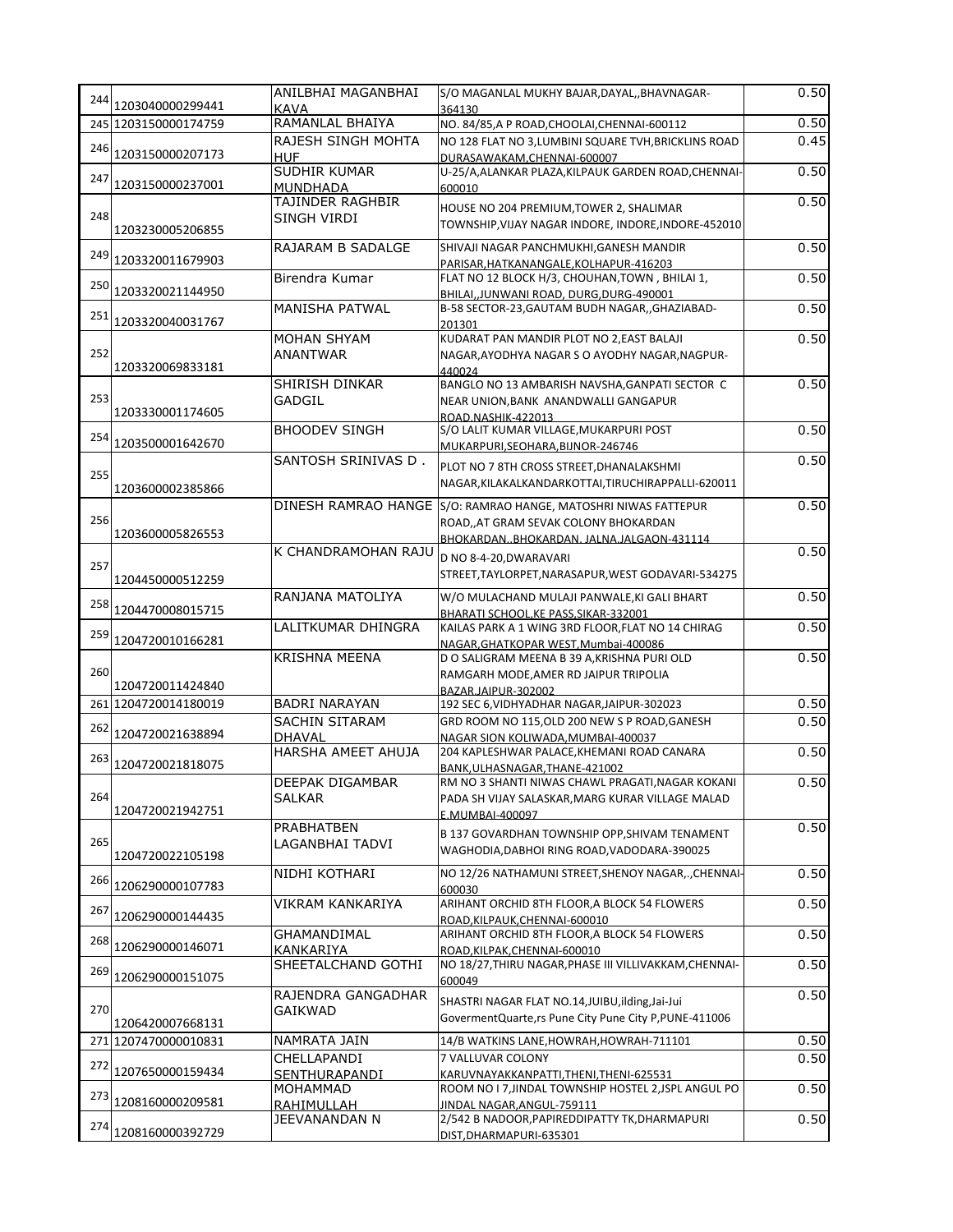| 275 | 1208160001264856     | <b>UMESH CHANDRA</b><br>PALIWAL           | 17 C 419 VASUNDHARA, GREATER NOIDA-201016                                                          | 0.50 |
|-----|----------------------|-------------------------------------------|----------------------------------------------------------------------------------------------------|------|
|     | 276 1208160003664977 | Rashmi Mishra                             | BANASTHALI VIDYAPITH T NEWAI TONK, TONK-304022                                                     | 0.50 |
| 277 | 1208160003797712     | SUDHIR GADIPATHI                          | 16-3-344RAMALINGAPURAM, MUTHYALAPALEM, NELLORE<br>DISTRICT, NELLORE-524003                         | 0.50 |
|     | 278 1208160003997484 | Gourav Mehta                              | R O JANTA COLONY RAMPURA PHUL, BATHINDA-151103                                                     | 0.50 |
| 279 | 1208160004383017     | VEERANJANEYULU<br><b>BOYAPATI</b>         | 6-93 DRONADULA,,,CHIRALA-523190                                                                    | 0.50 |
| 280 | 1208160005387074     | <b>SUSOVAN NAYAK</b>                      | VILLAGE ANASARAPUR, SALEPUR ASURESWAR,, CUTTACK-<br>754209                                         | 0.50 |
| 281 | 1208160008328020     | AMIT KUMAR SINGH                          | S O BIRENDRA PRASAD SINGH E 1, KALYAN VIHAR COLONY<br>AMBEDKAR, PATH RUKUNPURA PATNA, PATNA-800014 | 0.50 |
| 282 | 1208160008372636     | MURLI DHAR MEENA                          | MEENA KA MOHALLA, NEAR SHITLA DEVI MANDIR, KOTA<br>KOTA, KOTA-325004                               | 0.50 |
| 283 | 1208160010849853     | SHALINI JOSHI                             | HOUSE NO. 102/1, HOSPITAL WARD -<br>5, SITTARGANJ, UDHAM SINGH NAGAR-262405                        | 0.50 |
|     | 284 1208160010941711 | <b>VINAY KUMAR SINGH</b>                  | K-42,80 FEET ROAD,, KANPUR-208011                                                                  | 0.50 |
|     | 285 1208160011658378 | PREMLATA KUMARI                           | W/O RAJESH PRASAD, KHANAPUR, , NALANDA-801306                                                      | 0.50 |
| 286 | 1208160011769638     | RICHA GUPTA                               | L.I.G.-17, phase-1st-mahavidhya colony, near shreekrishan                                          | 0.50 |
| 287 | 1208160012644358     | NIRAJ HARSUKHBHAI<br>SARVAIYA             | janambhumi, AGRA-281001<br>KUMBHAR VADO, JAMKANDORNA, ,RAJKOT-360405                               | 0.50 |
|     | 288 1208160013333931 | KAVITA.                                   | HN-4 ANUVA SHIVPUR, PO ANUVA, KAUSHAMBI-212401                                                     | 0.50 |
|     | 289 1208160013452890 | SHIVPRASAD PATIYYA                        | 148 E, PRAJAPAT NAGAR, , INDORE-452009                                                             | 0.50 |
| 290 | 1208160014037407     | <b>BHOLANATH SINGH</b>                    | 85/03 BARC COLONY, PALGHAR TARAPUR APP,, THANE-<br>401504                                          | 0.50 |
| 291 | 1208160015419598     | <b>VIJAY PANDURANG</b><br><b>KOKATE</b>   | AKSHADI APTS F NO3, HADAPSAR,, PUNE-411028                                                         | 0.50 |
| 292 | 1208160015797321     | <b>SUBRAMANIYAN</b><br><b>DHARMENDRA</b>  | 3061 BEXELL NAGAR 1ST, STREET, PUDUKKOTTAI-622004                                                  | 0.50 |
| 293 | 1208160016042570     | <b>ANIRBAN MITRA</b>                      | 42 3 1 1 LAKSHMAN DAS LANE, HOWRAH MUNICIPAL<br>CORPORATION, HOWRAH-711101                         | 0.50 |
| 294 | 1208160016255195     | <b>GAURAV KUMAR</b>                       | VRIDAVAN COLONY ROAD 2PHULWARI<br>PHULW, ARISHARIFPATNA, PATNA-801505                              | 0.50 |
| 295 | 1208160016681318     | <b>REEMA SAHU</b>                         | H NO 9 23 ISPAT NAGAR, RISALI CIVIC CENTER, , DURG-<br>490006                                      | 0.50 |
| 296 | 1208160018430065     | AJAY KUMAR YADAV                          | 115A A J C BOSE ROAD, ENTALLY S O INTALLY, KOLKATA-<br>700014                                      | 0.50 |
| 297 | 1208160020056980     | PRADEEP KUMAR<br>YADALA                   | 33-125 NEW SHAPUR NAGAR, K V RANGAREDDY-500055                                                     | 0.50 |
| 298 | 1208160020891520     | <b>SAGAR DATTATRAY</b><br><b>HINGMIRE</b> | PLOT NO 6 VINAY SOCIETY NEAR PUMPING<br>STATION, GANGAPUR ROAD LIC COLONY, , NASHIK-422013         | 0.50 |
| 299 | 1208160021256031     | SUSMITA CHAKRABORTY                       | RAMCHANDRAPUR NARENDRAPUR, SOUTH 24 PARGANAS-<br>700103                                            | 0.50 |
| 300 | 1208160023747567     | <b>SASWATA SAHA</b>                       | SHAMBHUNATH BHATTACHARYA, ROAD CHOWDHURY<br>PARA NADIA.NADIA-741101                                | 0.50 |
| 301 | 1208160024257969     | <b>RATNESH KUMAR</b><br><b>DEEPAK</b>     | BARI KHAGAUL CHAKRADAHA MILLAT, COLONY DANAPUR<br>CUM KHAGAULPATNA-801105                          | 0.50 |
|     | 302 1208160025679823 | SIDDHARTH JAIN                            | WARD NO. 14 SADAR BAZAR, ATER, BHIND-477001                                                        | 0.50 |
| 303 | 1208160026165638     | <b>KAUSHAL YADAV</b>                      | door no 71-31-321/2 trinadhpuram<br>Malkapuram.trinadhpuramVISAKHAPATNAM-530005                    | 0.50 |
| 304 | 1208160027534564     | NISHA CHAUDHARI                           | VILL JEEYPUR OPOST JEEVPUR, TEHSIL ZAMANIA, GHAZIPUR-<br>232340                                    | 0.50 |
| 305 | 1208160027755884     | MOHAMMAD<br>MAHABUBER RAHAMAN             | JADURHATI JADURHATI KHASPUR, KHASPUR, NORTH 24<br>PARGANAS-743293                                  | 0.50 |
| 306 | 1208160027845144     | <b>NARESH CHANDRA</b><br>TRIPATHY         | ALAUTI ALAUTI, BHADRAK-756113                                                                      | 0.50 |
| 307 | 1208160029899776     | RAMESHKUMAR SIVDAS<br>VALIYA MUTTATH      | ROOM NO 201 HARINIWAS 1ST FLOOR SRIMANT, SRIDHAR<br>MATRE NAGAR DOMBIVLI WEST, DOMBIVALI-421202    | 0.50 |
| 308 | 1208160031385639     | SURESH NIVRUTTI<br><b>NAWALE</b>          | FLAT NO 04 SHEETAL PARADIZE-E MUMBAI, NAKA GOVIND<br>NAGAR, NASHIK-422001                          | 0.50 |
| 309 | 1208160031423306     | <b>VIRAL RAJESHKUMAR</b><br>PATEL         | NEAR DR WADHWADWANI, KANKIYA PLOT, , RAJKOT-<br>360370                                             | 0.50 |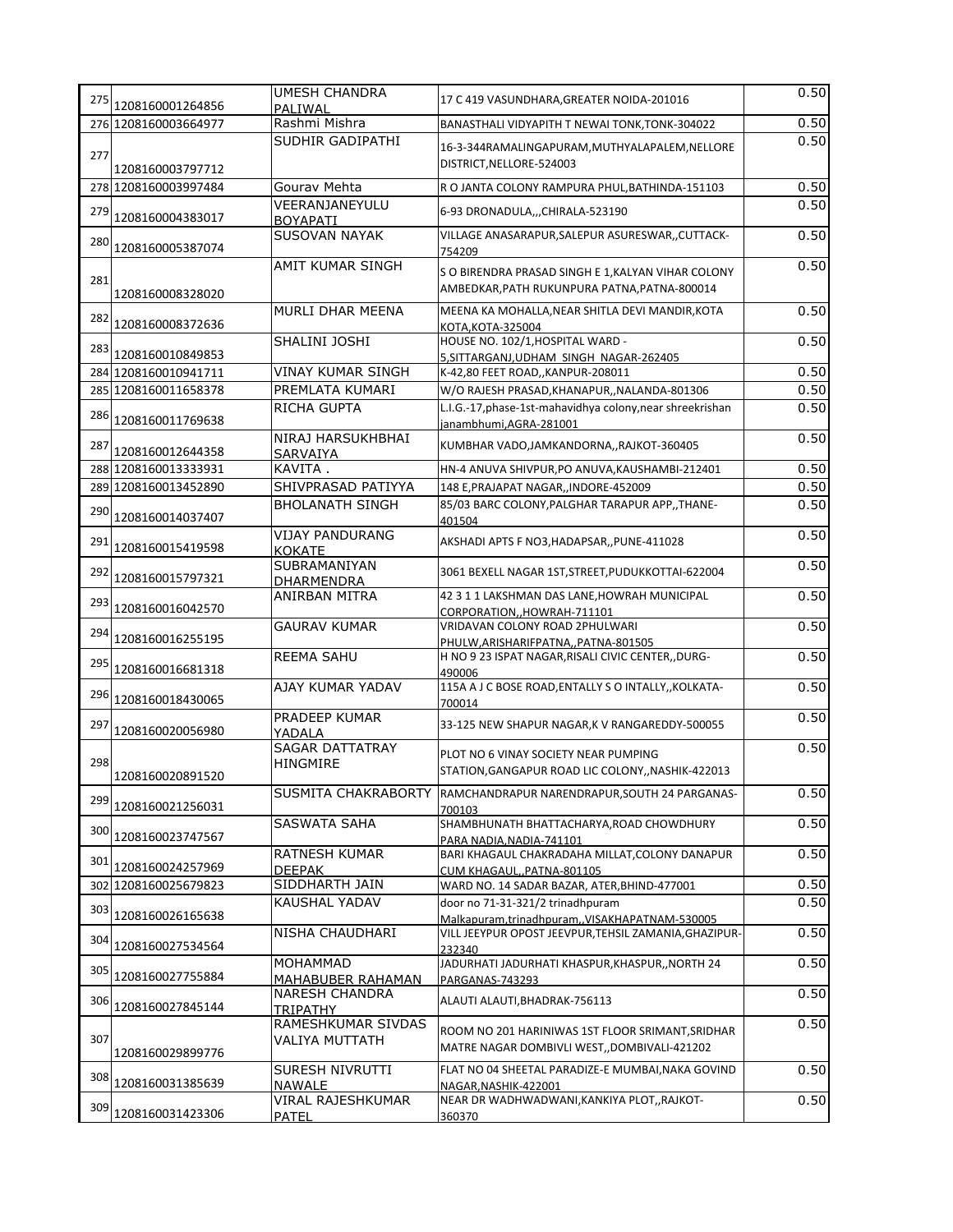|     |                      | <b>ABHAY SURYAKANT</b>                       | 201 ARTI DEEP CHS OPP NIRAJ PARK, KHADAKPADA                                                          | 0.50         |
|-----|----------------------|----------------------------------------------|-------------------------------------------------------------------------------------------------------|--------------|
|     | 310 1208160031936662 | <b>KULKARNI</b><br><b>VINEETA CHATURVEDI</b> | KALYAN WEST KALYAN WEST.THANE-421301<br>H NO 145 BLOCK F2 CENTRAL GOVERNMEN, T MULTISTORY             | 0.50         |
| 311 |                      |                                              | RESIDENTIAL COMPLEX NE AR BALI NURSING                                                                |              |
|     | 1208160032003226     |                                              | HOM.CENTRAL DELHI-110005                                                                              |              |
| 312 | 1208160032154751     | MAYUR KISHOR JAWALE                          | 303, JAGDAMBA APARTMENT C. WING CHINCHPADA ROAD                                                       | 0.50         |
|     |                      | SIVAJI GANESH                                | KALYAN, NEAR WATER KHADAN, , KALYAN-421306<br>1-122, Pillavari Veedi, Santhabommali Mandal Police     | 0.50         |
|     | 313 1208160032600691 | YERUPILLI                                    | Station, SRIKAKULAM-532430                                                                            |              |
| 314 | 1208160033815382     | <b>MINU DEVASSY</b>                          | NETTIKADAN HOUSE, PLOT NO. 125,, KUTTANELLUR PO,<br>HILL GARDENS PUTHURTHRISSUR-680014                | 0.50         |
|     |                      | KSHETRIMAYUM                                 | KHONGMAN EAST ZONE 5, KHOGMAN IMPHAL EAST                                                             | 0.50         |
| 315 | 1208160033836871     | <b>UPENDRA SINGH</b>                         | IRILBUNG DIS IMPHAL EAST,, IMPHAL EAST-795008                                                         |              |
| 316 |                      | MOHAMMED YASIR<br><b>KUKKILA</b>             | #3-94[1], KUKKILA HOUSE, BANTWAL                                                                      | 0.50         |
|     | 1208160036082024     |                                              | TALUK, VITTLAPADNURU, KODAPADAVU, BANTWAL-574222                                                      |              |
| 317 | 1208160036354578     | DEEPAK KUMAR SINGH                           | New Mubarkpur New Mubarkpur, Near State Boring, PATNA                                                 | 0.50         |
|     |                      | KARAN DINESHBHAI                             | 801503<br>NR RAMJI MANDIR NR RANCHHODJI MANDIR, LATIPURA                                              | 0.50         |
| 318 | 1208160036405398     | PATEL                                        | TAL PADRA, VADODARA-391440                                                                            |              |
|     |                      | SHUBHAM ASHOK GARJE                          | A/P D 52 RAMKRUSHNA COLONY, GULMOHAR RD SAVEDI                                                        | 0.50         |
| 319 | 1208160037252902     |                                              | NEAR TELEPHONE EXCHANGE,, AHMEDNAGAR-414003                                                           |              |
|     |                      | SATISH NAMADEO                               | 25 HANUMAN WARD / BANJARA COLONY HANUMAN                                                              | 0.50         |
|     | 320 1208160037600057 | <b>RATHOD</b>                                | WARD / BANJARA, YAVATMAL-445206                                                                       |              |
| 321 | 1208160054716240     | AJIT ANANT PATIL                             | A/9 pritam chs, kharigaon kalwa pakhadi kharigaon<br>kalwa, THANE-400605                              | 0.50         |
| 322 |                      | MILIND BHASKAR PATIL                         | , J/19, DWARKADHEESH RES, PIMPLE SAUDAGAR J/19,                                                       | 0.50         |
|     | 1208160054725308     |                                              | DWARKA, PUNE-411027                                                                                   |              |
|     | 323 1208160055312024 | PRASANNA KUMAR<br>MOHARANA                   | GULIPATNA, UMERKOTE,, NABARANGPUR-764073                                                              | 0.50         |
|     |                      | <b>MOHAMMAD</b>                              | S O NEZAMUDDIN, KHAGAUL RD NEW MILLAT COLONY SEC                                                      | 0.50         |
|     | 324 1208160055909705 | QUAMUDDIN                                    | 1,,PATNA-801505                                                                                       |              |
| 325 |                      | RAMA TULASI KANUMURI                         | 1-89, SANIVARAPU PETA RAJULA COLONY / 9                                                               | 0.50         |
|     | 1208160056417812     |                                              | BUILDINGS, SANIVARAPU PETA,, WEST GODAVARI-534006                                                     |              |
|     | 326 1208160057743372 | KAVITHA KAKULA                               | 1-125 S.C. COLONY, KURNOOL-518302                                                                     | 0.50         |
|     | 327 1208160057816419 | <b>ROSHAN KUMAR</b><br><b>HARSH SINGH</b>    | kaitha moda kaitha moda, RAMGARH-829122<br>47 / 3 - A, George Town Lowther Road George                | 0.50<br>0.50 |
| 328 | 1208160058632557     |                                              | Town, Pashupati Nursing Home, ALLAHABAD-211001                                                        |              |
|     |                      | <b>GYAN SINGH CHIDAR</b>                     | GRAM TOPHA KHEDI PO AAMKHEDA, SUKHA TA NATERAN                                                        | 0.50         |
| 329 | 1208160059455935     |                                              | AMKHEDA KALU VIDISHA VIDISHA, VIDISHA-464111                                                          |              |
|     |                      | ANNU ANNAMMA                                 | TC 13/2195(7), Mulavana, Thiruvananthapuram, Vanchiyoor                                               | 0.50         |
| 330 | 1208160061245717     | GEORGE                                       | P O, THIRUVANANTHAPURAM-695035                                                                        |              |
|     |                      | PRANJAL KUMAR                                |                                                                                                       | 0.50         |
| 331 | 1208160061839164     | <b>MONDAL</b>                                | PLOT NO TA 715 ULHAS,,, BARDHAMAN-713101                                                              |              |
| 332 | 1208160061847437     | PURUSHOTTAM DINKAR                           | Jalgaon, JALGAON-425107                                                                               | 0.50         |
|     | 333 1208160062395007 | <b>SATHE</b><br>SHUBHAM VILAS PATIL          | Jalgaon, ayodhya nagr, JALGAON-425305                                                                 | 0.50         |
|     |                      | <b>KASTURI DAS</b>                           | DEULI DEULI, sailendra rice mill, WEST MIDNAPORE-                                                     | 0.50         |
| 334 | 1208160062482968     |                                              | 721424                                                                                                |              |
| 335 | 1208160062785581     | SAURABH DILIPRAO<br><b>DUDHE</b>             | HOUSE NO 86 BARIPURA AT POST LADAKHED<br>BARIPURA, Near Nagesh Clinic, YAVATMAL-445001                | 0.50         |
| 336 |                      | SREELAKSHMI                                  | 1-247/3, bommuru somanna vari THOTA bommuru, EAST                                                     | 0.50         |
|     | 1208160063331011     | KAMMAKATTU                                   | GODAVARI-533124                                                                                       |              |
| 337 | 1208160064206038     | REKHA KUMARI                                 | vill badki bairiya po sudna ps daltonaganj vill<br>badk, PALAMU-822102                                | 0.50         |
| 338 |                      | LOKESH                                       | n v kothapalli n v kothapalli, n v kothapalli, CHITTOOR-                                              | 0.50         |
|     | 1208160065729714     | <b>CHENNAMCHETTY</b>                         | 517102                                                                                                |              |
|     | 339 1208160066034244 | CHINNARI NIVEDITHA                           | 56-4-21, Narmada Building, Patamata High School<br>Road, Patamata Near Post Office, VIJAYAWADA-520010 | 0.50         |
|     |                      | LAKSHMI KUMAR                                | Kothbanna Baigani Mokalampur Darbhanga, DARBHANGA-                                                    | 0.50         |
|     | 340 1208160066159967 | SHARMA                                       | 847201                                                                                                | 0.50         |
| 341 | 1208160066712691     | VENKATRAMAN<br>GAYATHRI                      | 123 GANDHIPURAM RAMANATHAPURAM<br>THANJAVUR, THANJAVUR-613004                                         |              |
| 342 |                      | DEVENDRA KUMAR                               | PADARAUN MADURAHI DUDHI KUSHINAGAR, KUSHINAGAR-                                                       | 0.50         |
|     | 1208160066791301     | <b>BYAHUT</b>                                | 274302                                                                                                |              |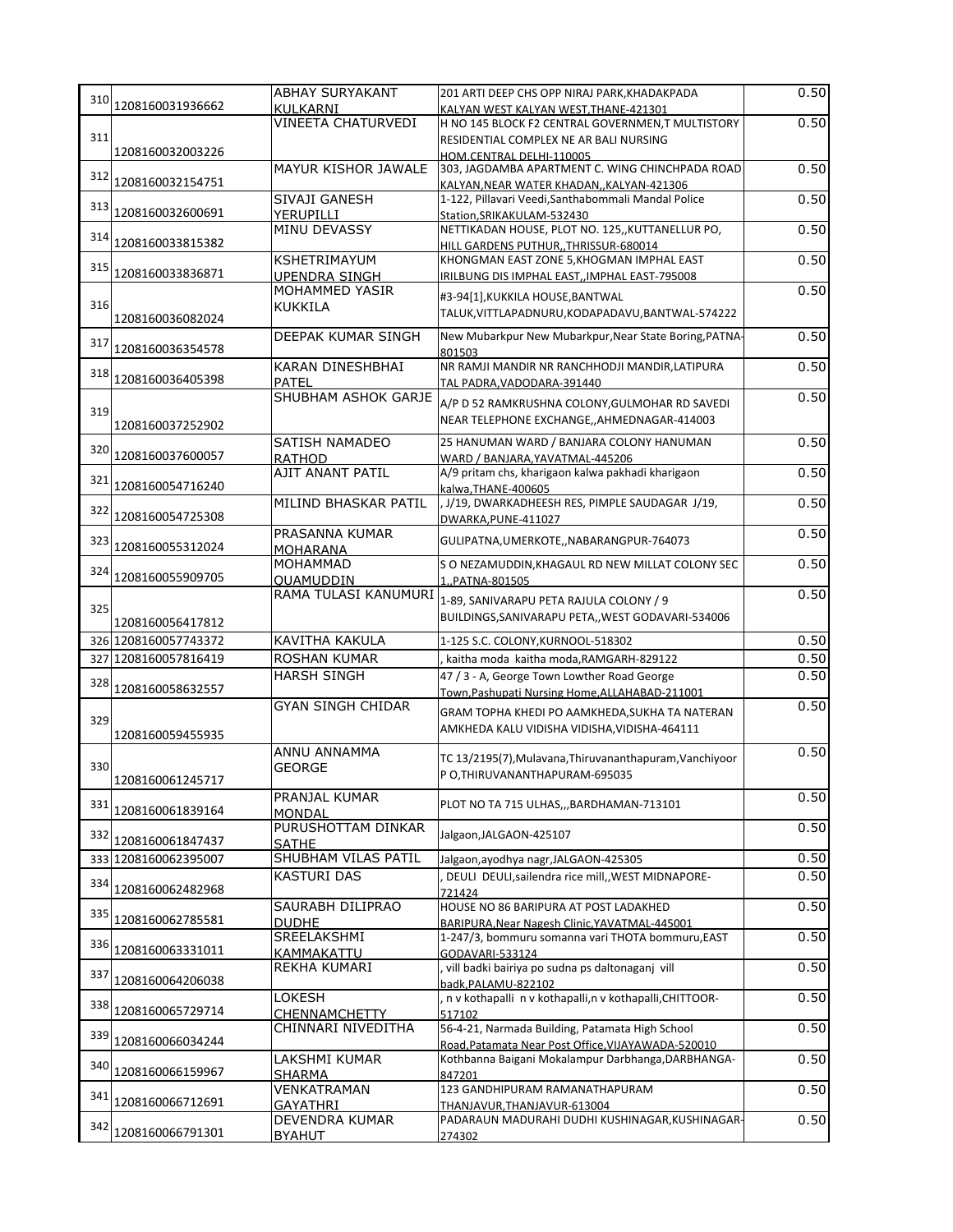|     | 343 1208160067193161 | MURARI KUMAR                             | telghi telghi, BHAGALPUR-853202                                                        | 0.50 |
|-----|----------------------|------------------------------------------|----------------------------------------------------------------------------------------|------|
|     |                      | PUJA KUMARI SHAW                         | D/O Shankar Shaw 179 Muktaram Babu Street Ps -                                         | 0.50 |
| 344 | 1208160069694665     |                                          | Girish, Park Barabazar, KOLKATA-700007                                                 |      |
| 345 |                      | ABHISHEK.                                | ACCOUNTS SECTION AIR FORCE STATION                                                     | 0.50 |
|     | 1208160072400399     |                                          | THANJAVUR,THANJAVUR-613005                                                             |      |
|     |                      | SANTOSH KUMAR                            | #119, ATANGI (Mothiyahwan) ATANGI                                                      | 0.50 |
| 346 | 1208160073570174     |                                          | (Mothiyahwan), ATANGI (Mothiyahwan) ATANGI                                             |      |
|     |                      | <b>ARJUN KUMAR</b>                       | (Mothivahwan).AMBEDKAR NAGAR-224235<br>B 2769 b block ph 2 Metro Vihar Phase 2 Holambi | 0.50 |
| 347 | 1208160074178481     |                                          | Kalan, north west, DELHI-110082                                                        |      |
|     |                      | <b>BHAVANAM</b>                          | 15 VASU SHREE NILAYA 1ST FLOOR PAVAMANA                                                | 0.50 |
| 348 |                      | RANGAREDDY CHETHAN                       | NAGAR, BOMMARAJU LAYOUT 2ND CROSS ROAD, , SOUTH                                        |      |
|     | 1208160076090769     |                                          | BENGALURU-560076                                                                       |      |
|     |                      | <b>RANJAN KUMAR</b>                      | S/O DR KRISHNA PRASAD VILL-SADAR HOSPITAL PO-                                          | 0.50 |
| 349 |                      |                                          | GUMLA, NEAR CHAINPUR ROAD RAVI COLONY, GUMLA-                                          |      |
|     | 1208160076148113     |                                          | 835207                                                                                 |      |
| 350 |                      | <b>ANIL KUMAR</b>                        | B-305 Printers AppartmentRohini Sector-13 Rohini, Rohini                               | 0.50 |
|     | 1208160078549320     |                                          | Rohini, DELHI-110085                                                                   |      |
| 351 |                      | <b>SNEHAL SUBHASH</b>                    | MAHAVIDYAL Road, SANGLI-416403                                                         | 0.50 |
|     | 1208160079835907     | <b>SHETE</b>                             |                                                                                        |      |
| 352 |                      | SHIVAM NARAYAN MANE                      | C-103SAI-SHRISHTI CHSRX-1M.I.D.C PHASE-I, SUDARSHAN                                    | 0.50 |
|     | 1208160081043810     |                                          | NAGAR M.I.D.C PHASE-I M.I.D.C PHASE-I, M.I.D.C PHASE-<br>I.KALYAN-421203               |      |
|     |                      | <b>GANGADHAR RAKESH</b>                  | S/OGangadhar R #1742-b2 2nd main jali                                                  | 0.50 |
| 353 | 1208160082503680     |                                          | Nagar, DAVANGERE-577001                                                                |      |
|     |                      | ROSHAN REVANAKAR                         | S/O Ramesh #379/2Dandapur Dandapur 3rd                                                 | 0.50 |
| 354 | 1208160085214470     |                                          | Galli.DandapurGADAG-582207                                                             |      |
| 355 |                      | <b>NARAYAN PHADTE</b>                    | S/OSanjay Phadte H.No 345 Katurlim Waddo Near, Fishers                                 | 0.50 |
|     | 1208160087950637     |                                          | RampNORTH GOA-403517                                                                   |      |
| 356 |                      | <b>JIGAR V LAKHANI</b>                   | ROOM NO 04 RATNANI CHAWL, PRABHAT                                                      | 0.50 |
|     | 1208180000524873     |                                          | COLONY, SANTACRUZ EAST, MUMBAI-400055                                                  |      |
| 357 |                      | DHARMENDRA SINGH                         | S O VIRENDRA SINGH SENGAR, WARD NO 34,83 SHIVA                                         | 0.50 |
|     | 1208180001414458     | <b>SENGAR</b>                            | KUNJ, MAIN ROAD DURGA NAGAR, VIDISHA-464001                                            |      |
| 358 | 1208180001996908     | MARGABANDHU                              | 17 B2 MULLIPET ROADSAIDAPET, TIRUVANNAMALAI-                                           | 0.50 |
|     |                      | MAGESH KUMAR<br>MOHMMED IRFAN NIZAM      | 632301                                                                                 |      |
|     |                      |                                          |                                                                                        |      |
|     |                      |                                          | NEAR AMBEDKAR MAIDAN R NO 5, JAKINA CHAWL NO 6                                         | 0.50 |
| 359 | 1208180002021961     | <b>AHEMAD SHAH</b>                       | BHARAT, NGRKAJUPADA PIPELINE KULA, MUMBAI-400072                                       |      |
|     |                      |                                          |                                                                                        |      |
| 360 | 1208180002324074     | <b>AVINASH GANGADHAR</b><br><b>SHERE</b> | KOLHARI TAL KINWATNANDED, NANDED-431804                                                | 0.50 |
|     |                      | <b>SANDIP KUSHWAHA</b>                   | HOUSE NO 495, HIGH SCHOOL, ROAD, WARD NO 13,                                           | 0.50 |
| 361 | 1208180004633397     |                                          | KOSIR, RAIGARH(CGH)-496445                                                             |      |
|     |                      | PRAVEEN CHAUHAN                          | 677 BAROLA SECTOR 49 NOIDA, TEHSIL DADRIDISTT                                          | 0.50 |
| 362 | 1208180006640137     |                                          | GAUTAM.BUDDHA NAGAR.NOIDA-201301                                                       |      |
|     |                      | HARDIKBHAI H PATEL                       | B7 101 SIDHARTH COMPLEX CITY, LIGHT MAGDALLASRV                                        | 0.50 |
|     | 363 1208180007541141 |                                          | COLLEGE, SURAT-395007                                                                  |      |
|     |                      | KAVALAKKAT PAULSON                       | KAVALAKKAT HOUSE KUTTUR PO, THRISSUR-680013                                            | 0.50 |
|     | 364 1208180009441004 | <b>JOMON</b>                             |                                                                                        |      |
|     |                      | PREMCHAND SHANKAR                        | 13 3 1191 GOKUL HOUSING, SOCIETY SAI BABA MANDIR                                       | 0.50 |
|     | 365 1208180016446427 | <b>SHINDE</b><br><b>VINAY KUMAR</b>      | MORE, WASTI CHIKHALI, PUNE-412114<br>H NO 6 43 NARAYANAPURAM, CHILUKUR MANDAL          |      |
| 366 | 1208180016583561     | PALAKEERTHY                              | PALEANNARAM,,NALGONDA-508238                                                           | 0.50 |
|     |                      | SNEHA SHIVAJI BAGAL                      | A 304, PRANALI PARK CHS, NEAR OLD PETROL PUMP,                                         | 0.50 |
| 367 | 1208180019501448     |                                          | KATRAP, ROAD, BELAVALI, BADLAPUR E, THANE-421503                                       |      |
|     |                      | SUMUKH SANJAY                            | BLOCK NO 5, BHATIYA BUILDING, KAI PREMAJIBHAI AASAR                                    | 0.50 |
| 368 |                      | LOVALEKAR                                | MARG, OPPOSITE PARANJAPE MOTIWALE, RATNAGIRI-                                          |      |
|     | 1208180026084688     |                                          | 415605                                                                                 |      |
|     | 369 1208180026760920 | ANIL MANJHI                              | BHAL GARHA POST KEDLA LOIYA, RAMGARH-825325                                            | 0.50 |
| 370 |                      | BHAGYASHRI NILKANTH                      | SAMBHAJI NAGAR CHIKHLI, BULDHANA-443201                                                | 0.50 |
|     | 1208180027995541     | <b>UBARHANDE</b>                         |                                                                                        |      |
|     | 371 1208180028660819 | <b>ALOK KUMAR</b>                        | MT SEC 46 WING AF C O 56 APO, BIKANER-334001                                           | 0.50 |
| 372 |                      | PAWAN DAS BAIRAGI                        | 148 RAM MANDIR KE PASS, BAWADIYA KALAN                                                 | 0.50 |
|     | 1208180030624625     |                                          | HUZUR, BHOPAL-462026                                                                   |      |
| 373 | 1208180031586024     | JAVED IQBAL SHAIKH                       | C O HAMIDA IQBAL SHAIKH BAJAR, TAL                                                     | 0.50 |
|     |                      |                                          | SHRIGONDA, AHMEDNAGAR-413701                                                           |      |
| 374 | 1208180031888554     | <b>CHIRAG SHARMA</b>                     | D 11 RAIL VIHAR NEAR DRM, OFFICE AMBALA CANTT<br>AMBALA, AMBALA-133001                 | 0.50 |
| 375 | 1208180032557621     | SMRITI TRIPATHI                          | KASIYA GRAM KASHIYA PURV POST, KASHIYA PURV                                            | 0.50 |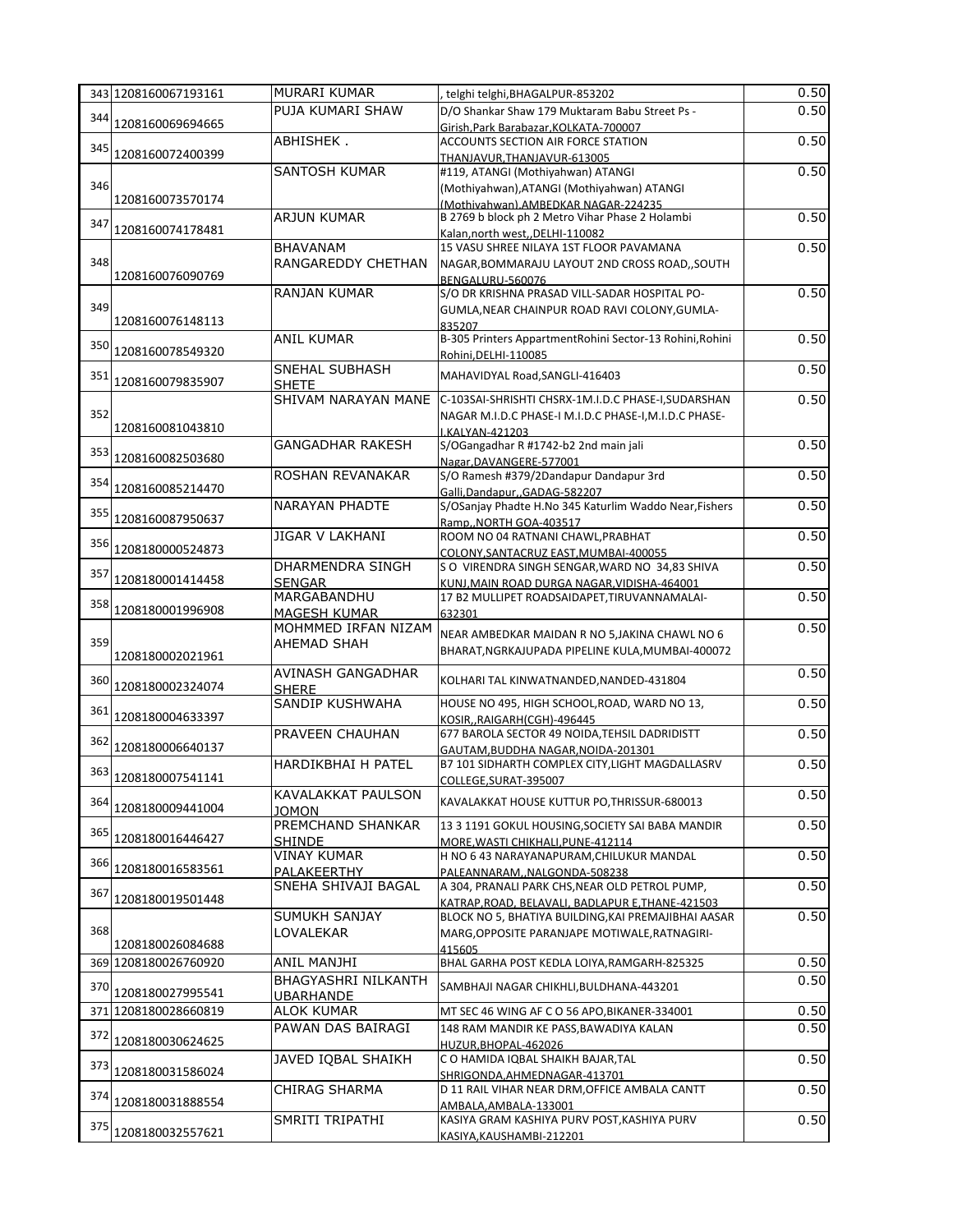|     |                      | TITAS KHATUA                                |                                                                                                                                            | 0.50 |
|-----|----------------------|---------------------------------------------|--------------------------------------------------------------------------------------------------------------------------------------------|------|
| 376 | 1208180037438081     |                                             | 33 3 ABINASH BANEETJEE LANE, HAORA<br>CORPORATION, CORPORATION, HAORA, HOWRAH-711104                                                       |      |
| 377 | 1208180041233535     | <b>SANGAVI PREETHAM</b>                     | H NO 1 51 45 2B 2 MAHALAXMI, NAGAR OPSITE ABHAYA<br>HANUMAN, TEMPLE NIZAMABAD BORGAON P, NIZAMABAD-<br>503230                              | 0.50 |
| 378 | 1208250001857759     | MOHAMMAD ANAS<br><b>OADRI</b>               | C 2 4 ANUASHA COLONY<br>PHASE, 2RAWATBHATA, , CHITTORGARH-323305                                                                           | 0.50 |
| 379 | 1208250014585943     | <b>NILESH CHANDRAKANT</b><br>JADHAV         | WANI ALI SHRIVARDHAN, RAIGARH, RAIGARH (MH)-402110                                                                                         | 0.50 |
|     | 380 1208870001947681 | RITWIK LAHA                                 | KRISHNPALLI ENGLISH BAZAR, MALDA-732101                                                                                                    | 0.50 |
| 381 | 1208870003058673     | PRALHAD HARIBHAU<br>AVHAD                   | BRAMHAPURI TARI PEDGAON, PIMPALGAON, PARBHANI-<br>431537                                                                                   | 0.50 |
| 382 | 1208870003449742     |                                             | RUPESH KUMAR BURMAN SCO R C BURMAN MAIN ROAD, KATRASGARH, DHANBAD-<br>828113                                                               | 0.50 |
| 383 | 1208870003636908     | <b>PRADIP BISWAS</b>                        | 36 LNROAD SOUTH DUM DUMM, NORTH 24<br>PARGANAS, KOLKATA-700065                                                                             | 0.50 |
| 384 | 1208870010838333     | <b>MISBAHUL</b><br>ATAURRAHAMAN ANSARI      | CO MDATAUR RAHAMAN DEODHA, MADHYA JAINAGAR<br>MADHUBANI, BIHAR, MADHUBANI-847226                                                           | 0.50 |
| 385 | 1208870011343148     | SHAILENDRA SINGH<br><b>CHOUHAN</b>          | GOVIND 368WARD NO22 VIKRAM, NAGAR RASULIYA<br>HOSHANGABAD,., HOSHANGABAD-461001                                                            | 0.50 |
| 386 | 1208870011528995     | SATISH KUMAR<br>AGRAWAL                     | 17 OLD BUS STAND KORBA WARD, NO4 KORA TOWN PALI<br>KORBA.KORBA-495678                                                                      | 0.50 |
|     |                      | <b>KEYUR RAJESHBHAI</b>                     | E501 ABHISHEK RESIDANCY, AMROLI SURAT CITY                                                                                                 | 0.50 |
| 387 | 1208870011910259     | DANANI                                      | SURAT, AMROLI AMROLI GUJARAT, SURAT-394107                                                                                                 |      |
| 388 | 1208870015181416     | AKHILESH KUMAR                              | SO RAM RAJ YADAV 01 VILLAGE, KORO SULTANPUR ATAR<br>SUMA, KALAN SULTANPUR UTTAR, SULTANPUR-228121                                          | 0.50 |
|     | 389 1208870019613299 | AALEKH JAIN                                 | 46 SANCHAR NAGAR EXTENSION, INDORE-452016                                                                                                  | 0.50 |
| 390 | 1208870020342707     | <b>SHIVAM SHARMA</b>                        | SO UMESH CHAND BLOCK C309, SAMBHU HANUMAN<br>ROAD SUBHASH, NAGAR RAGHU ATTA CHAKKI, BHARATPUR-<br>321001                                   | 0.50 |
| 391 | 1208870024091486     | <b>JANI MAHESHKUMAR</b><br><b>KURJIBHAI</b> | SO JANI KURJIBHAI DENA BANK, VISTAR DEVGANA<br>DEVGANA, BHAVNAGAR GUJARAT, BHAVNAGAR-364260                                                | 0.50 |
|     | 392 1208870024132534 | RAHUL VERMA                                 | VILL PEMAT POST PEMAT, RAISEN-464551                                                                                                       | 0.50 |
|     | 393 1208870024422685 | <b>ANKIT YADAV</b>                          | 64A SUNDARPUR CHANDPUR, JHALIHAI, UNNAO-209831                                                                                             | 0.50 |
| 394 | 1208870027759136     | RAGHUVEER SINGH                             | HOUSE NO 33 WARD NO 25, ADITTYA NAGAR MORAR<br>MORAR, GWALIOR MORAR, GWALIOR-474006                                                        | 0.50 |
| 395 | 1208870035169149     | <b>MUNDRIKA SAH</b>                         | QNO2160 SECTOR12E BOKARO, STEEL CITY,., BOKARO-<br>827012                                                                                  | 0.50 |
| 396 | 1208870035295271     | DURGA MOHANLAL OLI                          | DO MOHANLAL OLI 1415 MARUTI, NAGAR POST DANDELI<br>HALIYAL, UTTARA KANNADA KARNATAKA, UTTARA<br><b>KANNADA-581325</b>                      | 0.50 |
| 397 | 1208870068709361     | <b>ARPIT DHIMAN</b>                         | SO UPINDER DHIMAN VILL TIHAL, PO DHASOLI TEH JAWALI<br>DASOLI, JHIKLI 99 KANGRA HIMACHAL, KANGRA-176021                                    | 0.50 |
| 398 | 1208870069298137     | SHIBAM DEY                                  | 25 JIBANANDA SARANI RABINDRA, SARANI RATHKHOLA<br>SILIGURI M, CORP DARJEELING WEST BENGAL, JALPAIGURI-<br>734006                           | 0.50 |
| 399 | 1208880002049533     | <b>VISHAL KUMAR</b>                         | RAGHOPUR, POST-GANGAPIPAR, DHAKA, EAST<br>CHAMPARANEAST CHAMPARAN-845418                                                                   | 0.50 |
| 400 | IN30023914426889     | MANOHARAN NAIR                              | CHAITHANYAM, ADINADU NORTH P<br>O,KARUNAGAPPALLY,KARUNAGAPPALLY-690542                                                                     | 0.50 |
| 401 | IN30051314931272     | <b>MAHAJAN TUSHAR</b><br><b>PRAKASH</b>     | C/O PRAKASH EKANATH MAHAJAN, KISHOR NAGAR TOWN<br>LANE AT POST, NASHIRABAD, JALGAON MAHARASHTRA<br>INDIA-425309                            | 0.50 |
| 402 | IN30051380129294     | SAURABH RAMESH<br><b>JOSHI</b>              | A/P 525/6/46 DEPT OF PEDODONTICS PRA, VARA RURAL<br>DENTAL COLLEGE A/P LONI T, AL RAHATA LONI BUDRUK<br>LONI.AHMEDNAGAR MAHARASHTRA-413736 | 0.50 |
| 403 | IN30051382434342     | <b>SUDHIR</b>                               | C 425 AGAR NAGAR SOME BAZAR ROAD, PREM NAGAR 3<br>SULTANPRI B BLOCK, SULTANPURI B BLOCK NORTH WEST<br>DELHI.DELHI DELHI-110086             | 0.50 |
| 404 | IN30051386167601     | RAKESHKUMAR<br>RAMSAKHA SINHA               | SARKARI DAVAKHANU, VISAVADAR VISAVADAR, JUNAGADH<br>VISAVADAR, JUNAGADH GUJARAT-362130                                                     | 0.50 |
| 405 | IN30133021752448     | <b>BRAJENDRA MISHRA</b>                     | KAUTILYA NAGAR, WEST OF TARA TOWER NORTH<br>SHASTRI, NAGAR L B S NAGAR, PATNA-800023                                                       | 0.50 |
| 406 | IN30160411453685     |                                             | SANTOSH KUMAR GUPTA 129 SHANTI NAGAR, DURGAPURA RLY STATION, JAIPUR<br>302018, JAIPUR-302018                                               | 0.50 |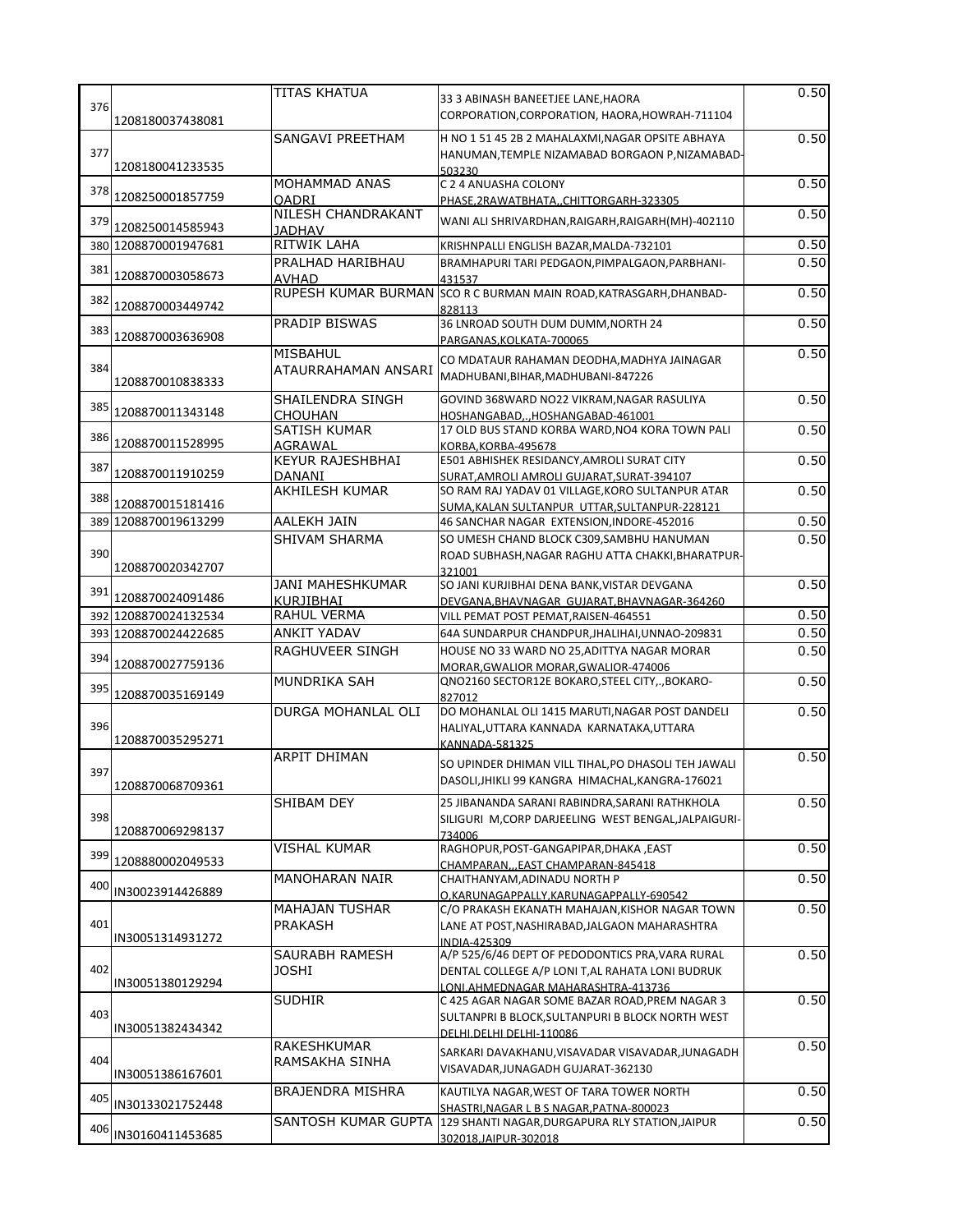|     | 407 IN30256610099135 | DIPALI JAIN                                                      | C-36, KANTI NAGAR EXTN, , DELHI-110051                                                                | 0.50   |
|-----|----------------------|------------------------------------------------------------------|-------------------------------------------------------------------------------------------------------|--------|
|     | 408 IN30256610099143 | MANJU JAIN                                                       | C-36, GALI NO-03, KANTI NAGAR EXTN., DELHI-110051                                                     | 0.50   |
| 409 | IN30256610099186     | <b>ATUL JAIN</b>                                                 | C-36, GALI NO-3, KANTI NAGAR EXT., KRISHNA NAGAR, EAST<br>DELHI, DELHI-110051                         | 0.50   |
|     | 410 IN30256610099194 | <b>SWAPNIL JAIN</b>                                              | C-36, GALI NO-3, BLOCK-C, KANTI NAGAR EXT, KRISHNA<br>NAGAR, DELHI-110031                             | 0.50   |
| 411 | IN30310810201646     | SHIVANGI SHARMA                                                  | SK/3, CHOWKI NO 2, NEAR DHARAMSHALA, SINDHORA<br>KALAN, ASHOK VIHAR, DELHI-110052                     | 0.50   |
| 412 | IN30338210015469     | <b>AKKSHAY M</b>                                                 | No. 1, BARNARY ROAD, DEV DARSHAN APARTMENTS, FLAT<br>NO. 149. KILPAUK.CHENNAI-600010                  | 0.50   |
| 413 | IN30611411686104     | <b>RANJANA BHASIN</b>                                            | 173 NEERJA NAGAR NARELA, SHANKARI, BHOPAL, MADHYA                                                     | 0.50   |
|     |                      | <b>GAJANAN RATAN CHEKE</b>                                       | PRADESH-462022                                                                                        | 0.50   |
| 414 | IN30611411694057     |                                                                  | S O RATAN CHEKE POLICE HEAD, QUARTAR ROOM NO 10<br>250, POLICE COLONY JALNA, JALNA MAHARASHTRA-431203 |        |
|     | 415 IN30611412249650 | L MANJULADEVI                                                    | FLAT NO 14 CHAKARA NAGAR THIRUMOGUR, ROAD<br>OTHAKADAI, MADURAI, TAMILNADU-625107                     | 0.50   |
| 416 | 1208160039154889     | RESHMA JANARDAN<br><b>ROKADE</b>                                 | INDRAPRASTHA CHS ROOM NO-10, SECTOR-10 NERUL<br>NAVI MUMBA, NEAR SAI BABA HOTEL,, MUMBAI-400706       | 1.00   |
|     |                      |                                                                  | TEJAS MANGESH BAIKAR ROOM NO 497 MAHATMA GANDHI NGR, BHARAT                                           | 1.50   |
| 417 |                      |                                                                  | ZOPADPATTI, RAWLI CAMP ANTOP HILL WADALA, MUMBAI-                                                     |        |
|     | 1201090013656563     | ALANKIT IMAGINATIONS                                             | 400037<br>2E/21, ALANKIT HOUSE, JHANDEWALAN EXTENSION, NEW                                            | 1.80   |
| 418 | IN30011810000004     | LIMITED                                                          | DELHI-110055                                                                                          |        |
| 419 |                      | <b>ANITA KUMAR</b>                                               | C-120, NEAR HANUMAN MANDIR, KIRTI NAGAR, , NEW                                                        | 2.50   |
|     | 1201910103952721     |                                                                  | DELHI-110015                                                                                          |        |
| 420 | 1208940000742434     | PREM LATA BANTHIA                                                | 2/143 ,BLOCK -2,GEETA COLONY, GANDHI NAGAR, GANDHI<br>NAGAR.DELHI-110031                              | 3.00   |
|     |                      | RAJ KUMAR MADAN                                                  | FLAT NO G 651 GAUR CASCADES, RAJ NAGAR                                                                | 5.00   |
| 421 | 1203320014530780     |                                                                  | EXTENSION, GHAZIABAD GHAZIABAD, GHAZIABAD-201001                                                      |        |
|     |                      | ARUN MAHANTHA CHAR                                               | FLAT NO 5 SHRAVANTHI ORCHIDS, PADMANABHANAGAR 1                                                       | 5.00   |
| 422 |                      |                                                                  | 1ST MAIN, DEVEGOWDA PETROL BUNK, BANGALORE-                                                           |        |
|     | 1208180000264386     |                                                                  | 560070                                                                                                |        |
| 423 | 1208870026293832     | SURESH.                                                          | GRAM USARGAR GRAM POST, AMLETA USARGAR<br>RATLAM, RATLAM-457222                                       | 5.00   |
|     |                      | <b>TANAYA TUSHAR</b>                                             | ROOM NO 7 GHARAT CHWL NARLI AGRI PADA, 18TH RD                                                        | 7.00   |
| 424 | 1201090015275007     | <b>GHARAT</b>                                                    | KHAR W VTC MUMBAI ANDHERI, MAHARASHTRA, MUMBAI-                                                       |        |
|     | 425 IN30310810145902 | <b>BHASKAR JHA</b>                                               | 400052<br>C-50, BALJEET VIHAR VILLAGE, NITHARI, DELHI-110086                                          | 8.00   |
| 426 | 1206560000016939     | VIMLA DHANESHA.                                                  | NO 72 SHANTI PRIYA NAGAR, CHOPASNI ROAD, JODHPUR-                                                     | 9.50   |
|     |                      | SHRADDHA VITTHAL                                                 | 342001<br>D O VITTHAL SASAR SR NO 13 4, SHIVSHADRI SWAPNPUSHP                                         | 10.00  |
| 427 |                      | <b>SASAR</b>                                                     | COLONY 16 NO, BUS STOP PUNE CITY PUNE THERGAON                                                        |        |
|     | 1201090015947685     |                                                                  | MAHARASHTRA 4110.PUNE-411033                                                                          |        |
| 428 | 1208530000329585     |                                                                  | MOHAMMED SAJID KHAN 2B H 9, CHATU BABU LANE!, KOLKATA 700014, KOLKATA-<br>700014                      | 10.00  |
|     | 429 IN30165310148266 | RITU KAKKAR                                                      | 5 A/2, TOOT SARAI, MALVIYA NAGAR, NEW DELHI-110017                                                    | 10.00  |
|     |                      | <b>DNYANESHWAR</b>                                               | HINGNOLE TAL KARAD, HINGNOLE                                                                          | 10.50  |
| 430 |                      | <b>KRUSHNA YADAV</b>                                             | SATARA, MAHARASHTRA                                                                                   |        |
|     | IN30302882408446     | MIHIR ROY                                                        | 415109.SATARA.MAHARASHTRA.INDIA-415109                                                                | 12.50  |
| 431 | 1208180029846793     |                                                                  | BAGULA BAGULA STATION PARA, BAGULA,, NADIA-741502                                                     |        |
| 432 | 1201130000228431     | KULDIP JHA                                                       | 5 B, KAILASH, OPP SECTOR MKT, BARC COLONY,                                                            | 15.00  |
|     |                      | <b>FENILKUMAR</b>                                                | ANUSHAKTI NAGAR,, MANKURD - E, MUMBAI-400094<br>10 GOVIND NAGAR 1, NEAR WATER TANK TARSALI, ONGC      | 17.00  |
| 433 | 1208160002123051     | MAHESHBHAI MAHANT                                                | COL, VADODARA-390009                                                                                  |        |
| 434 | 1205950000003558     | <b>GURDEEP SINGH</b><br><b>GURDAYAL SINGH</b><br><b>KHANOOJA</b> | H - 5, INDRAPRASTH COLONY, AIR PORT ROAD, , BHOPAL-<br>462032                                         | 15.75  |
| 435 | IN30220111422438     | NEETA LAXMAN TRIVEDI                                             | DUDHSAGAR CO OP SOC, C - 11, ROOM NO - 14, 3RD<br>FLOOR, SIBA ROAD, GOREGAON EAST, MUMBAI-400065      | 25.00  |
| 436 |                      | DIPTI RATHORE                                                    | C-153, Khatipura singh bhoomi Khatipura, JAIPUR-302012                                                | 50.00  |
|     | 1208160063818299     |                                                                  |                                                                                                       |        |
| 437 |                      | JATIN GOVINDBHAI<br><b>NISAR</b>                                 | 1301 BADRI VISHAL CHS LTD OFF J P, ROAD NEAR APNA<br>BAZAR PETROL PUMP, SHANKAR NAGAR ANDHERI WEST    | 100.00 |
|     | IN30023911520447     |                                                                  | MUMBALMAHARASHTRA-400053                                                                              |        |
|     | 438 IN30310810045180 | <b>DALIP RASTOGI</b>                                             | E-4/20 C, MODEL TOWN- II, DELHI-110007                                                                | 100.00 |